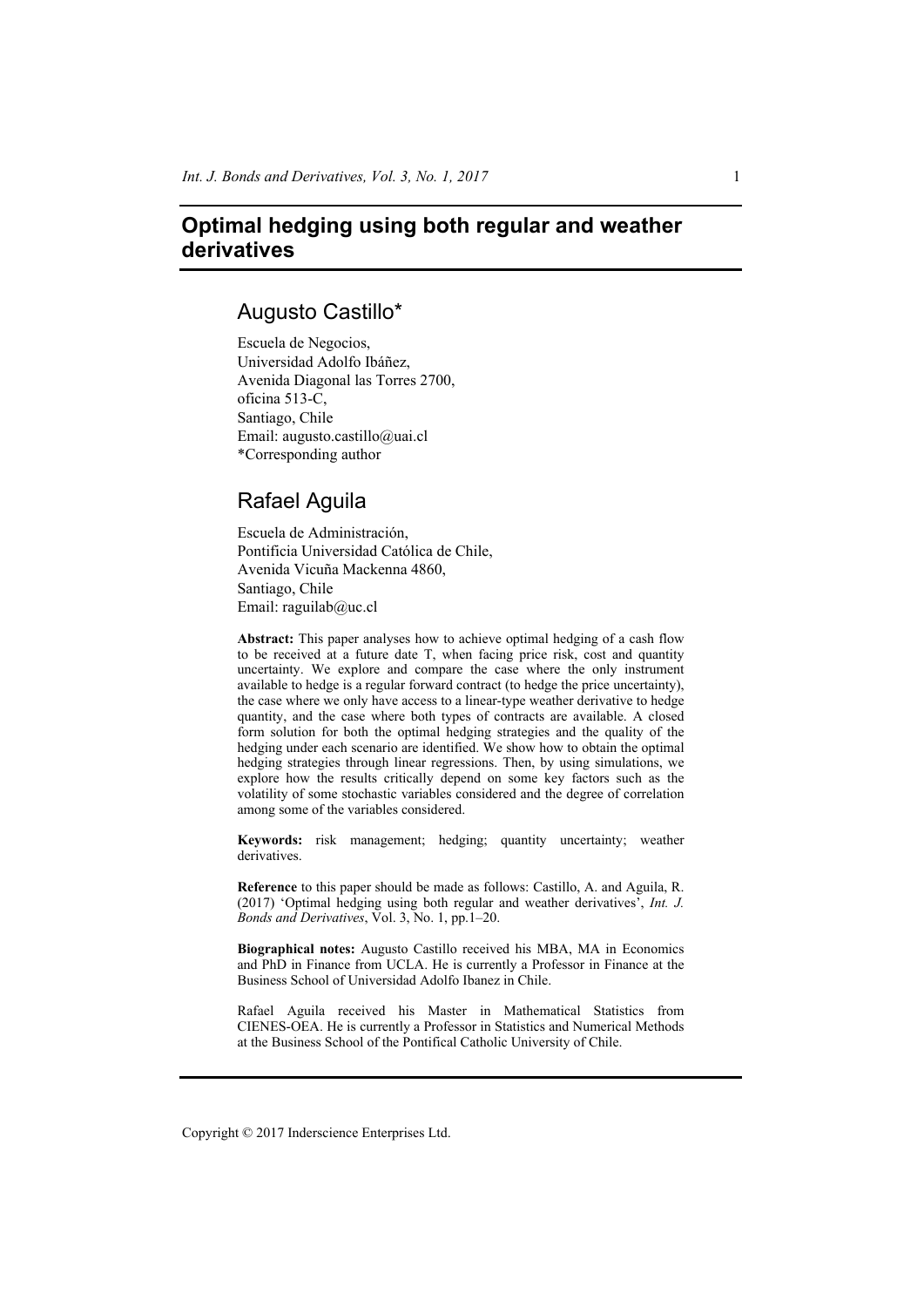#### **1 Introduction**

Firms face uncertainty in their future cash flows due to the interaction of stochastic variables such as prices, costs and level of production or sales. Those companies sometimes have access to regular hedging instruments such as forwards, futures or options, which are usually designed to take care of the uncertainty in prices. In the last years a new kind of hedging instruments (weather derivatives) has developed. These weather derivatives are contracts that offer a payment conditional on the performance of a weather variable such as temperature or rain for example. In this paper we explore how weather derivatives can improve the hedging of a firm, in particular if there is a strong correlation between the cash flow of the company and the weather variable defined as the underlying asset in the weather derivative contract.

There is evidence that firms hedge their cash flows. Previous research on why companies hedge, such as the ones performed by Smith and Stulz (1985), Bessembinder (1991), Froot et al. (1993) and Mello and Parsons (1995) have identified the desires to minimisation of the variance of future cash flows, the reduction of the volatility of taxable income, the desire to reduce dispersion of accounting earnings and the hope of being able to avoid financial distress as the main reasons for hedging. Other authors such as Neuberger (1999) assume that the desire for hedging comes from risk averse agents hoping to maximise their expected utility.

The use of forward or futures contracts to hedge against price and quantity risk works less than perfectly in the real world for several reasons: First, the variable we want to hedge from may not be the same as the variable considered in the futures contracts available in the market. In this case the quality of the hedge will critically depend on how closely correlated are those two variables<sup>1</sup>. This point has been developed in all the major derivatives and risk management textbooks. See for example, Duffie (1989), Stulz (2003) or Hull (2008). A recent paper by Basak and Chabakauri (2012) gives new insights on how to solve this problem through different techniques.

Second, the date of expiration or maturity of the future or forward contracts available to perform the hedging may not coincide exactly with the particular date in the future we will receive the foreign currency. This could happen for example if there are only short-term futures contracts available to hedge against long-term exchange rate exposure or if there are long-term futures contracts to hedge against short-term exchange rate exposure. This problem has been analysed among others by Brennan and Crew (1997), Neuberger (1999), Schwartz (1997), Broll et al. (1999), Castillo and Lefort (2003) and Castillo et al. (2012).

A third reason for hedging to work less than perfectly will arise if there is uncertainty regarding the quantity of production and/or selling. This problem has been analysed by authors such as Rolfo (1980), Newbery and Stiglitz (1981), Kamgaing (1989), Kerkvliet and Moffett (1991), Moschini and Lapan (1995), Wong (2003), Näsäkkälä and Keppo (2005), Castillo and Aguila (2008), Castillo et al. (2012), Frestad (2009), Oum and Orem (2010) and Korn (2010). None of these papers consider the availability of derivatives contracts as tools to hedge the cash flows of the companies.

Weather derivatives are relatively new. They start to develop in the 1990s. The most common weather derivatives are the ones related to either temperature or precipitations or snowfall at a specific geographic location. Temperature derivatives, for example, typically try to address losses caused by either too hot or too cold weather conditions. There are both over the counter and standardised exchange traded contracts. In each case,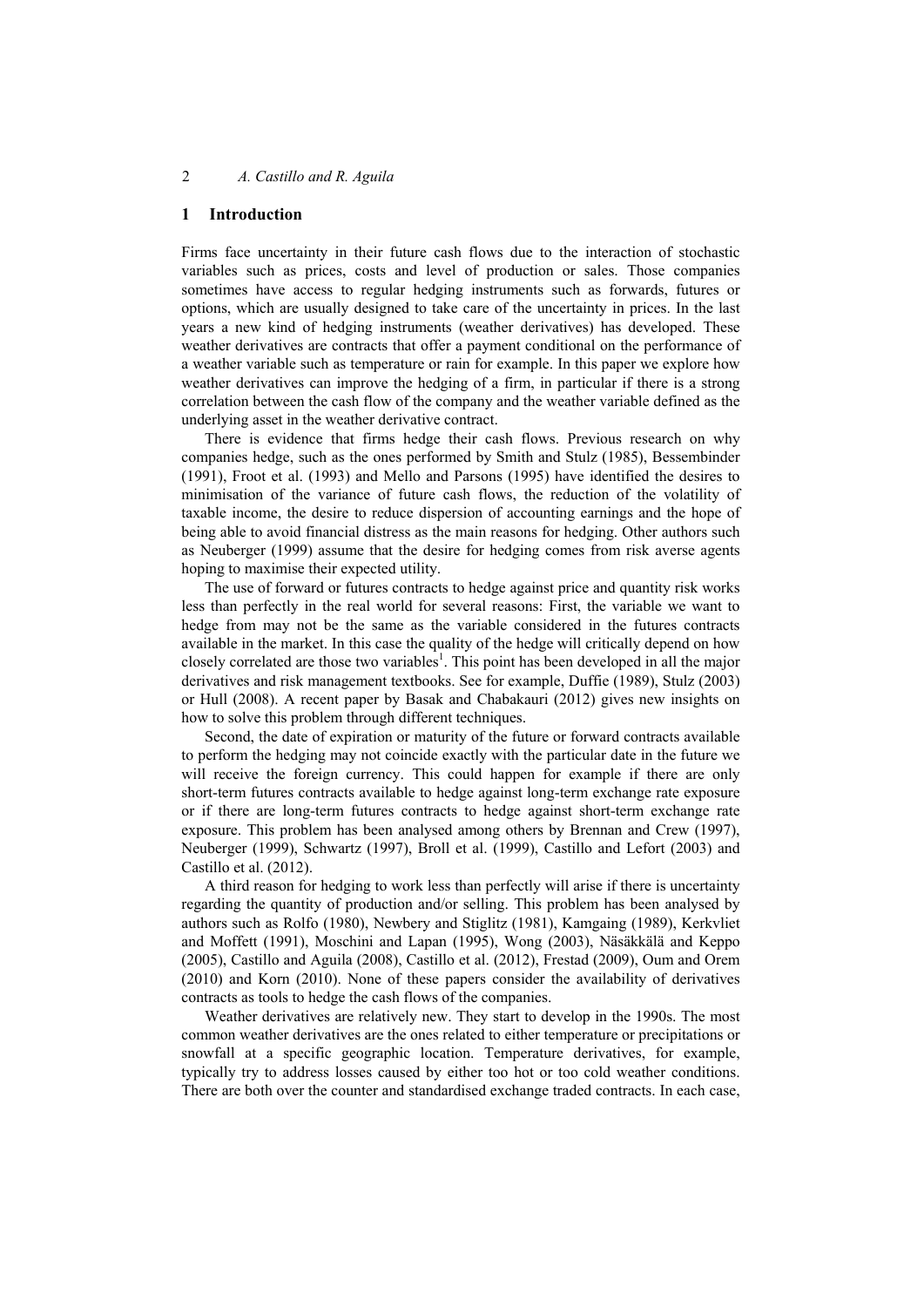the exposition to basis risk resulting from the non-perfect correlation between the weather index used in the contract and the cash flow the investor is trying to hedge is an important concern for the user of these contracts.

Richards et al. (2004) are among the first studies that formalise how to use and price weather derivatives. Recent contributions on how to hedge with weather derivatives can be found in Golden et al. (2007), Torriani et al. (2008) and Manfredo and Richards (2009).

Golden et al. (2007) reviews the effectiveness of both linear (using forwards and futures) and nonlinear (using options) hedging strategies. They also compare the use of standardised exchange traded derivatives and custom tailored OTC derivatives and their effectiveness to decrease basis risk and credit risk. Using the mean-variance utility framework they derive optimal hedging strategies and use simulation to compare. Torriani et al. (2008) develop a hedging strategy using rain derivatives to cope with grain maize production in Switzerland. The effectiveness of the hedging was evaluated on the basis of a quantile-based risk measure of the profit distribution, i.e., the value at risk measure, as an alternative to the risk preference and utility functions used by others. Manfredo and Richards (2009) explore the fact that when using weather derivatives to cope with volumetric risk, risk managers often face unique basis risks arising from both the choice of the weather station where a derivatives contract is written, as well as the relationship between the hedged volume and the underlying weather index. They show that the use of nonlinear weather derivatives can be particularly helpful to minimise both sources of basis risk.

Our study analyses how to obtain an optimal hedging strategy when facing price, costs and quantity uncertainty, if both regular and weather derivatives are available. We analyse how both the optimal hedging strategy and also the quality of that hedging depends critically of parameters such as the volatilities of some of the stochastic variables considered and the correlations among some of those stochastic variables. We assume both the absence of transactions costs and also that the futures contracts available are infinitely divisible. These are standard assumptions in the cited literature.

This paper is organised as follows. In Section 2, the hedging problem faced by the firm is described and the optimal analytical solution is presented, under two different scenarios. The first one assumes that the company has only access to weather linear-type derivative contracts to hedge the future cash flow. The second one assumes that both regular and weather derivatives are available. Some particular cases are also presented here. Section 3 reports the implementation of the optimal hedging strategies described in Section 2 to a particular case and explores how efficient those optimal hedging strategies are under a series of different scenarios. Section 4 presents the main conclusions of the paper.

### **2 The cash flow hedging model**

Let us assume that there is a company that is expecting to generate a certain cash flow, *T* periods from now. We will suppose that the firm is facing three sources of uncertainty, which are the price of the product to be sold  $(\tilde{P}_T)$ , the per-unit cost of production  $(\tilde{C}_T)$ , and the level of production in physical units  $( \tilde{Q}_T )$ . The cash flow generated by the company if no derivatives are used to hedge will be described by the following equation: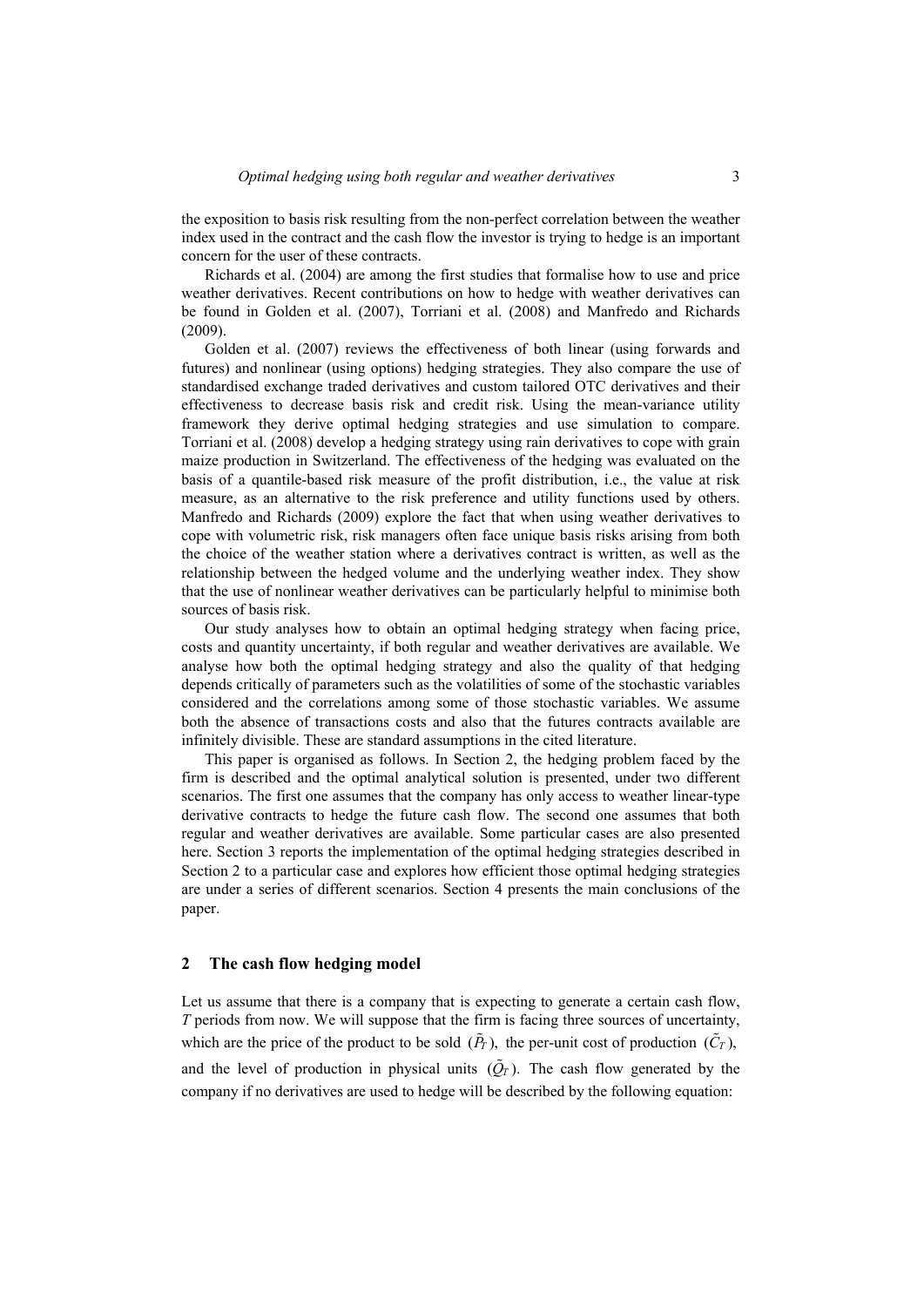$$
\widetilde{CF}^{NH}_T = \widetilde{P}_T \cdot \widetilde{Q}_T - \widetilde{C}_T \cdot \widetilde{Q}_T \tag{1}
$$

### *2.1 Only weather derivatives are available to hedge*

If we assume that only weather derivatives are available to hedge the cash flow, the following expression would represent the total cash flow that the company would generate at time T once the hedging strategy has been implemented.

$$
\widetilde{CF}^H_T = \widetilde{CF}^{NH}_T + G \cdot (\widetilde{q}_T - N) \tag{2}
$$

where *N* is the strike price in a forward-type weather derivative,  $\tilde{q}_T$  represents the observed level for the weather underlying variable, and *G* corresponds to the number of positions taken in the weather derivative. The variance of the cash flow we want to minimise can be written as:

$$
Var\left(\widetilde{CF}^H_T\right) = Var\left(\widetilde{q}_T\right) \cdot G^2 + 2Cov\left(\widetilde{CF}^{NH}_T, \widetilde{q}_T\right) \cdot G + Var\left(\widetilde{CF}^{NH}_T\right) \tag{3}
$$

The optimal hedging strategy, defined as the value of *G* that minimises the cash flow variance described in equation (3) would be represented by:

$$
G_{opt} = -\frac{Cov(\widetilde{CF}_T^{NH}, \tilde{q}_T)}{Var(\tilde{q}_T)}
$$
\n(4)

Once the company has implemented the optimal hedging strategy described here the level of maximum efficiency, defined as the proportion of the total cash flow variance that will be reduced by hedging, can be computed by equation (5).

$$
Max\_Efficiency = \frac{Cov^2(\widetilde{CF}_T^{NH}, \tilde{q}_T)}{Var(\widetilde{CF}_T^{NH}) * Var(\tilde{q}_T)}
$$
(5)

It is interesting to notice that we can obtain the same optimal hedging strategy by running an OLS regression with  $\widetilde{CF}^{NH}_T$  as the dependent variable and  $\tilde{q}_T$  as the independent variable, as shown by equation (6).

$$
\widetilde{CF}^{NH}_T = \beta_0 + \beta_1 * \widetilde{q}_T + \widetilde{e}_T \tag{6}
$$

Solving by OLS we get the following expression:

$$
\hat{\beta} = \frac{Cov(\widetilde{CF}_T^{NH}, \tilde{q}_T)}{Var(\tilde{q}_T)} = -G_{opt}
$$
\n(7)

And the maximum efficiency to be reached by the optimal hedging strategy corresponds to the determination coefficient  $(R^2)$  of the described regression.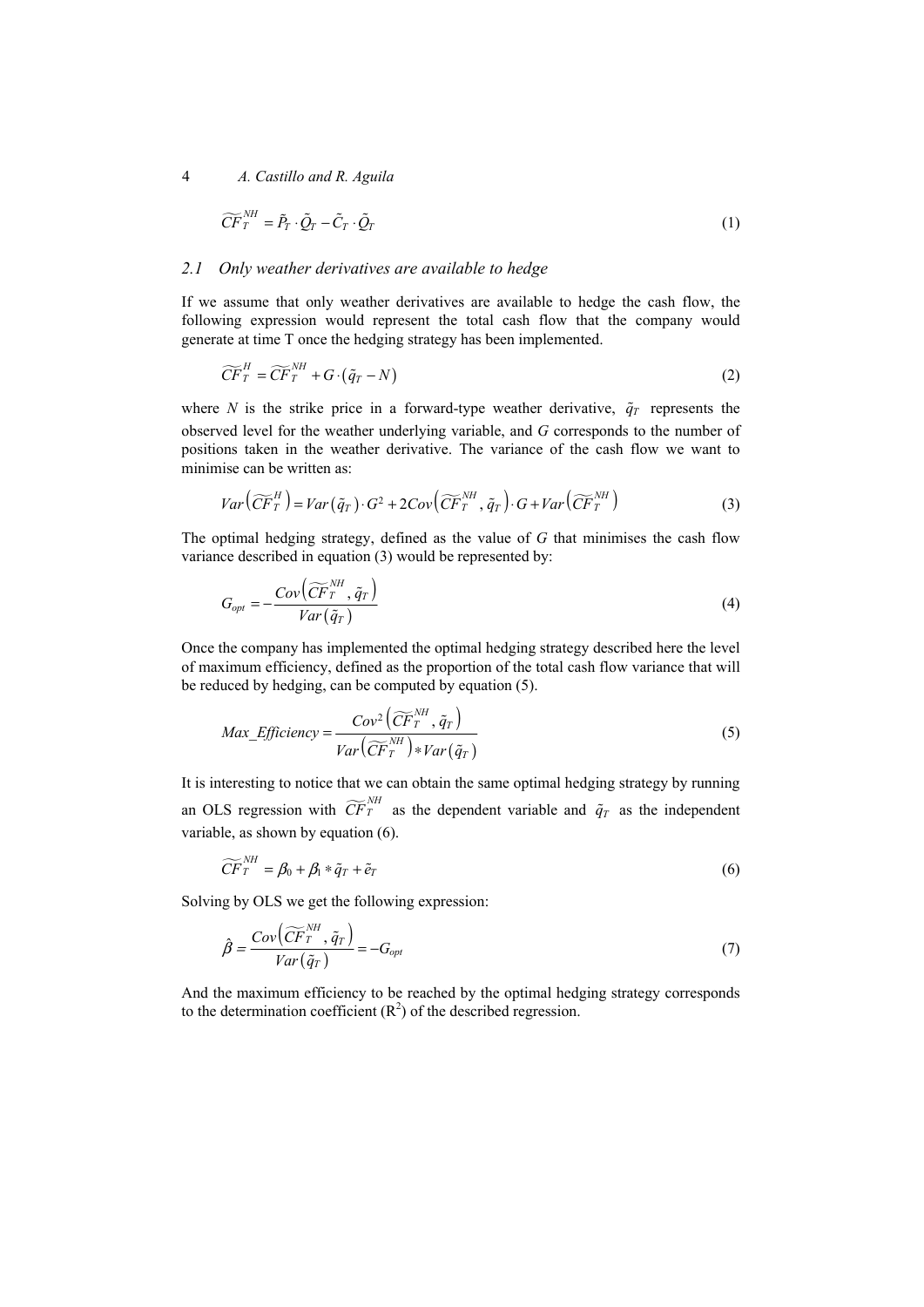### *2.2 Both regular and weather derivatives are available to hedge*

If we assume that the firm hedges through both regular and weather derivatives, the following expression represents the total cash flow that the company would generate at time *T*:

$$
\widetilde{CF}^H_T = \widetilde{CF}^{NH}_T + H \cdot (\widetilde{P}_T - K) + G \cdot (\widetilde{q}_T - N) \tag{8}
$$

where *K* is the forward price in a regular forward contract over the company's product, *H* represents the number of positions taken in those forward contracts, *N* is the strike price in a forward-type weather derivative,  $q_T$  represents the observed level for the weather underlying variable, and *G* corresponds to the number of positions taken in the weather derivative. The variance of the cash flow we want to minimise can be written as:

$$
Var\left(\widetilde{CF}^{H}_{T}\right) = Var\left(\widetilde{CF}^{NH}_{T}\right) + H^{2} \cdot (\tilde{P}_{T}) + G^{2} \cdot Var\left(\tilde{q}_{T}\right) + 2 \cdot H \cdot Cov\left(\widetilde{CF}^{NH}_{T}, \tilde{P}_{T}\right) + 2 \cdot G \cdot Cov\left(\widetilde{CF}^{NH}_{T}, q_{T}\right) + 2 \cdot H \cdot G \cdot Cov\left(\tilde{P}_{T}, \tilde{q}_{T}\right)
$$
(9)

By minimising the variance of the cash flow we obtain the values of parameters *H* and *G*, which represent the optimal hedging strategy for the company, defined as the number and the type of positions to be taken in both the regular derivatives contract available (*H*) and the weather derivatives contract available (*G*).

$$
H_{opt} = \frac{Cov(\widetilde{CF}_T^{NH}, \tilde{q}_T) \cdot Cov(\tilde{P}_T, \tilde{q}_T) - Cov(\widetilde{CF}_T^{NH}, \tilde{P}_T) \cdot Var(\tilde{q}_T)}{Var(\tilde{P}_T) \cdot Var(\tilde{q}_T) (1 - Corr^2(\tilde{P}_T, \tilde{q}_T))}
$$
(10)

$$
G_{opt} = \frac{Cov(CF_T^{NH}, P_T) \cdot Cov(\tilde{P}_T, \tilde{q}_T) - Cov(\widetilde{C}F_T^{NH}) \cdot Var(\tilde{P}_T)}{Var(\tilde{P}_T) \cdot Var(\tilde{q}_T) (1 - Corr^2(\tilde{P}_T, \tilde{q}_T))}
$$
(11)

It is interesting to notice that if we consider the OLS regression described by equation (12), then the coefficients of the regression  $-\beta_1$  and  $-\beta_2$  represent the optimal hedging strategy (they are basically *H* and *G*), and the determination coefficient  $(R^2)$  of the regression represents the maximum hedging efficiency that can be reached implementing those optimal strategies.

$$
E\left(\widetilde{CF}^{NH}_{T}\Big/\widetilde{P}_T,\widetilde{q}_T\right) = \beta_0 + \beta_1 \cdot \widetilde{P}_T + \beta_2 \cdot \widetilde{q}_T
$$
\n(12)

It is interesting to notice that if all the stochastic variables are independent (with the only exception of  $\tilde{Q}_T$  and  $\tilde{q}_T$ ) then the optimal hedging strategy described by equations (10) and (11) would become:

$$
H_{opt} = -\frac{Var(\tilde{P}_T) \cdot E(\tilde{Q}_T)}{Var(\tilde{P}_T)} = -E(\tilde{Q}_T)
$$
\n(13)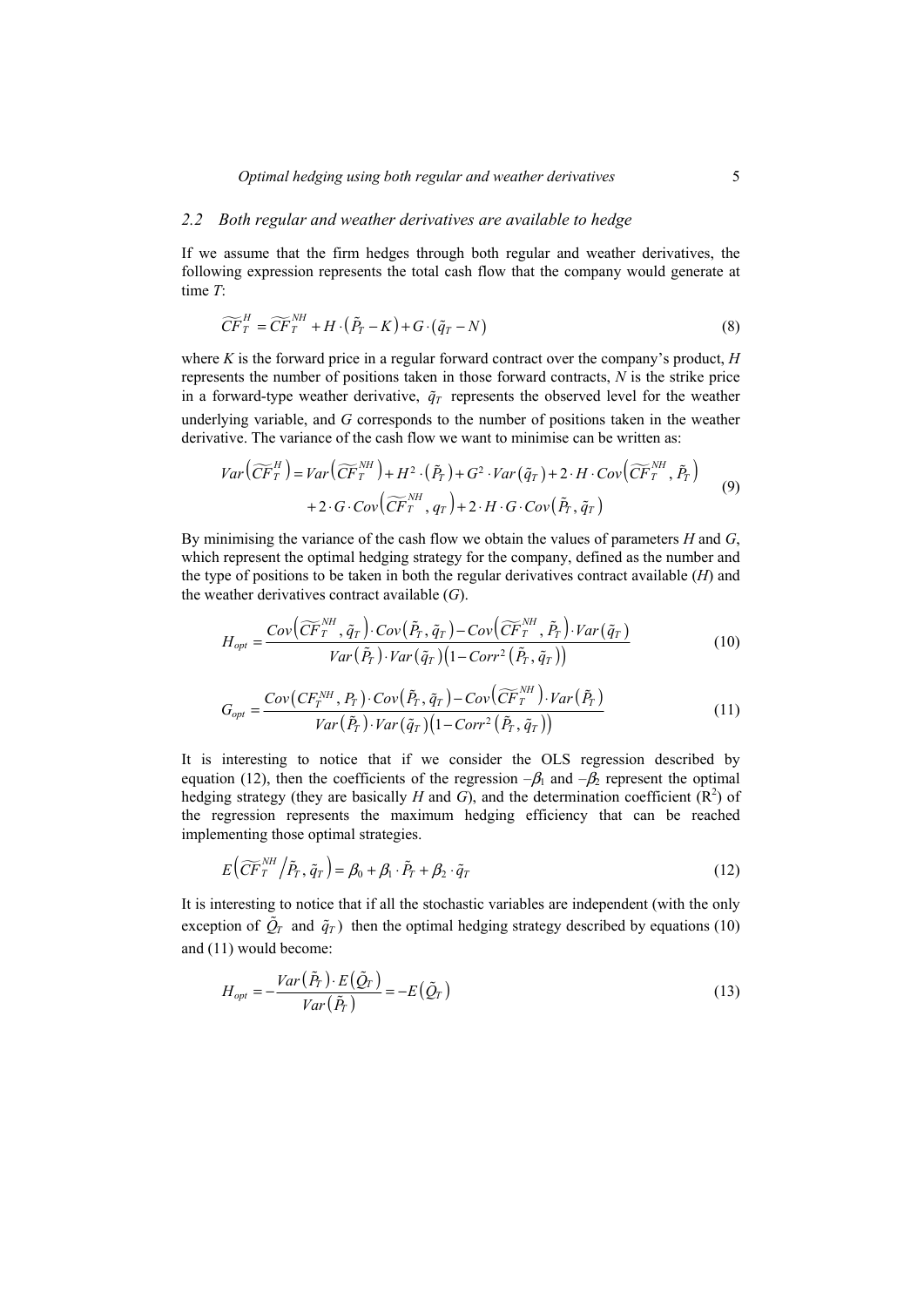$$
G_{opt} = -\frac{Cov(\tilde{Q}_T, \tilde{q}_T)}{Var(\tilde{q}_T)} \cdot \left[E(\tilde{P}_T - \tilde{C}_T)\right]
$$
\n(14)

As it can be observed from equation (13) the optimal hedging strategy with regular forward contracts considers taking a number of short positions in that contract equivalent to the expected number of long positions (or production level) in the final product of the company. The expression from equation (14) represents the optimal hedging strategy regarding the number of positions in the weather derivative. It is interesting how this expression would further simplify if we are able to find a derivative  $\tilde{q}_T$  that is positively and perfectly correlated to production level  $\tilde{Q}_T$  (let us suppose for example that  $\tilde{q}_T = a + b * \tilde{Q}_T$ . In that case the optimal weather derivative strategy would become:

$$
G_{opt} = -\frac{E(\tilde{P}_T - \tilde{C}_T)}{b} \tag{15}
$$

### **3 Implementing the optimal hedging strategy.**

# 3.1 Assuming  $\tilde{P}_T$  and  $\tilde{Q}_T$  are not correlated

In this section, the model described previously is implemented. We assume we have a company trying to hedge against the volatility of the cash flow of next period, and having access to only a regular derivative (Tables A), having access to only a weather derivative (Tables B), or having access to both types of derivatives (Tables C). On each table, section A shows the inputs required to implement the methodology and section B contains the results of implementing  $it^2$ .

Tables 1A to 1C show the result of applying the optimal hedging methodology to different scenarios where the correlation between  $\tilde{Q}_T$  and  $\tilde{q}_T$  changes from 0.2 to 1.0. All the other stochastic variables (and in particular  $\tilde{P}_T$  and  $\tilde{Q}_T$ ) are assumed to be independent. The assumptions regarding volatility of the variables are described on each table.

Section B of Tables 1A to 1C presents the results of the optimal hedging policies and maximum efficiency to be reached under each scenario. In Table 1A, we appreciate how the quality of the hedging does not change when the correlation between  $\tilde{Q}_T$  and  $\tilde{q}_T$ increases and only regular derivatives are used. In Table 1B, we observe how the quality of the hedging using only weather derivatives increases as the degree of correlation between  $\tilde{Q}_T$  and  $\tilde{q}_T$  increases. In Table 1C, we appreciate how when both derivatives are used the quality of the hedging increases as the correlation between  $\tilde{Q}_T$  and  $\tilde{q}_I$ increases. Regarding the hedging policies we appreciate how the hedging level in the regular derivative does not change (significantly) across different correlations for  $\tilde{Q}_T$  and  $\tilde{q}_T$ . In all the cases considered in Tables 1A and 1C, it remains equal to  $-C(\tilde{Q}_T)$ , as could be predicted from our equation (20), and how the level in weather derivatives increases as the correlation of  $\tilde{Q}_T$  and  $\tilde{q}_T$  increases, as could be deduced from our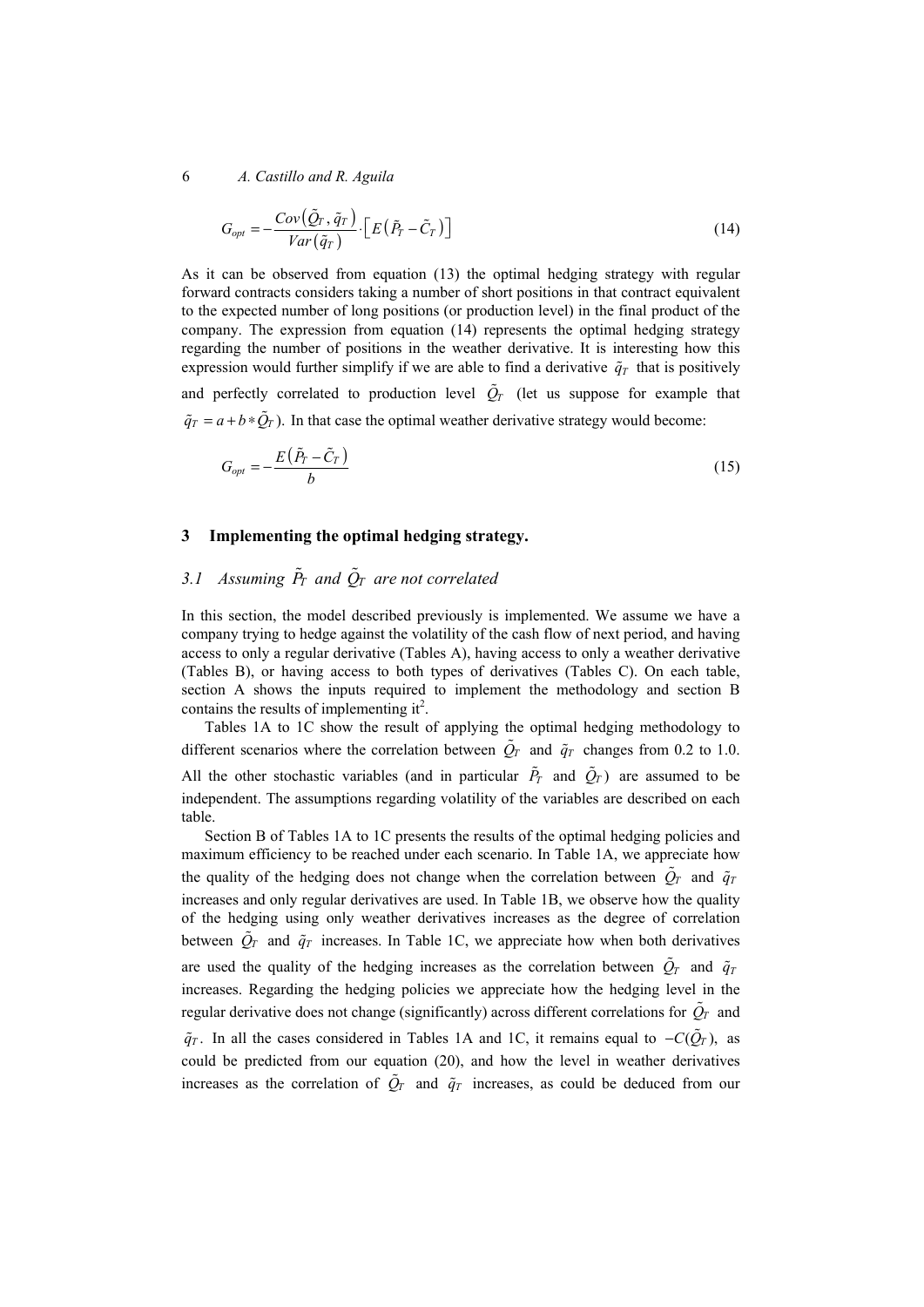equation (21), where *G* is a direct function of  $Cov(\tilde{Q}_T, \tilde{q}_T)$ . In all cases the hedging strategies have a negative sign describing short positions in both derivatives, to hedge the long position in the product of the company.

| Section A: inputs |            |                    |            |            |              |  |
|-------------------|------------|--------------------|------------|------------|--------------|--|
| <b>Inputs</b>     | Scenario 1 | Scenario 2         | Scenario 3 | Scenario 4 | Scenario 5   |  |
| E(P)              | 100        | 100                | 100        | 100        | 100          |  |
| E(Q)              | 100        | 100                | 100        | 100        | 100          |  |
| E(C)              | 60         | 60                 | 60         | 60         | 60           |  |
| E(q)              | $\theta$   | $\theta$           | $\theta$   | $\theta$   | $\mathbf{0}$ |  |
| SD(P)             | 15         | 15                 | 15         | 15         | 15           |  |
| SD(Q)             | 25         | 25                 | 25         | 25         | 25           |  |
| SD(C)             | 10         | 10                 | 10         | 10         | 10           |  |
| SD(q)             | 1          | 1                  | 1          | 1          | $\mathbf{1}$ |  |
| corr(P, Q)        | 0.00       | 0.00               | 0.00       | 0.00       | 0.00         |  |
| corr(P, C)        | 0.00       | 0.00               | 0.00       | 0.00       | 0.00         |  |
| corr(P, q)        | 0.00       | $0.00\,$           | $0.00\,$   | 0.00       | 0.00         |  |
| corr(Q, C)        | 0.00       | 0.00               | 0.00       | 0.00       | 0.00         |  |
| corr(Q, q)        | 0.20       | 0.40               | 0.60       | 0.80       | 1.00         |  |
| corr(C, q)        | 0.00       | 0.00               | 0.00       | 0.00       | 0.00         |  |
|                   |            | Section B: Outputs |            |            |              |  |
| H                 | $-100.28$  | $-99.82$           | $-99.46$   | $-100.33$  | $-100.16$    |  |
| var(CFNH)         | 4,455,902  | 4,454,593          | 4,437,262  | 4,444,436  | 4,441,094    |  |
| varOPT(CFH)       | 2,196,520  | 2,211,270          | 2,196,427  | 2,184,329  | 2,196,698    |  |
| %Efficiency       | 50.71%     | 50.36%             | 50.50%     | 50.85%     | 50.54%       |  |

**Table 1A** Changing the correlation between Q and q if only regular derivatives are available

**Table 1B** Changing the correlation between Q and q if only weather derivatives are available

| Section A: Inputs |              |              |                  |            |            |  |
|-------------------|--------------|--------------|------------------|------------|------------|--|
| Inputs            | Scenario 1   | Scenario 2   | Scenario 3       | Scenario 4 | Scenario 5 |  |
| E(P)              | 100          | 100          | 100              | 100        | 100        |  |
| E(Q)              | 100          | 100          | 100              | 100        | 100        |  |
| E(C)              | 60           | 60           | 60               | 60         | 60         |  |
| E(q)              | $\mathbf{0}$ | $\mathbf{0}$ | $\boldsymbol{0}$ | $\theta$   | $\theta$   |  |
| SD(P)             | 15           | 15           | 15               | 15         | 15         |  |
| SD(Q)             | 25           | 25           | 25               | 25         | 25         |  |
| SD(C)             | 10           | 10           | 10               | 10         | 10         |  |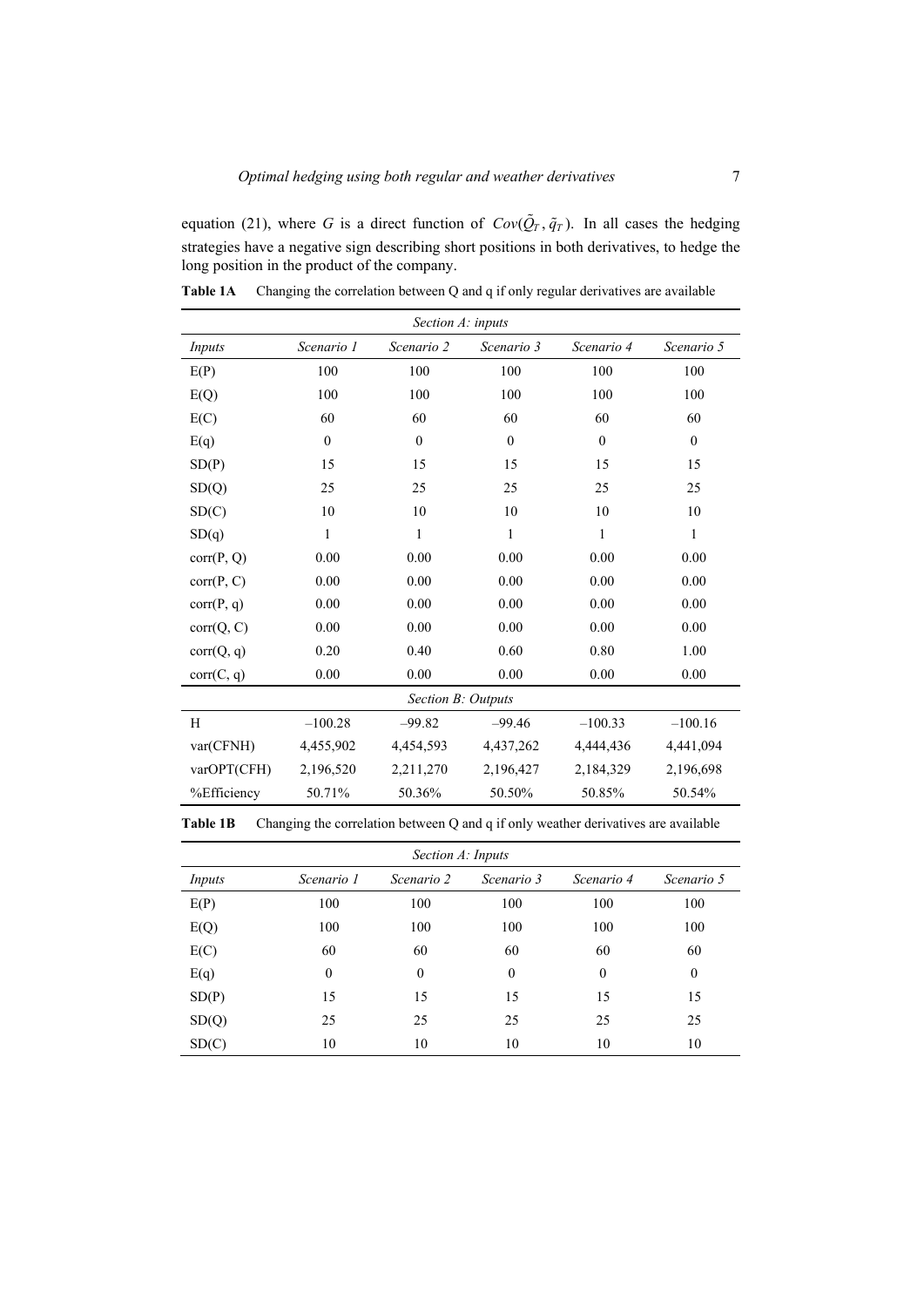| Section A: Inputs |            |                    |            |            |            |  |
|-------------------|------------|--------------------|------------|------------|------------|--|
| Inputs            | Scenario 1 | Scenario 2         | Scenario 3 | Scenario 4 | Scenario 5 |  |
| SD(q)             | 1          | 1                  | 1          | 1          | 1          |  |
| corr(P, Q)        | 0.00       | 0.00               | 0.00       | 0.00       | 0.00       |  |
| corr(P, C)        | 0.00       | 0.00               | 0.00       | 0.00       | 0.00       |  |
| corr(P, q)        | 0.00       | 0.00               | 0.00       | 0.00       | 0.00       |  |
| corr(Q, C)        | 0.00       | 0.00               | 0.00       | 0.00       | 0.00       |  |
| corr(Q, q)        | 0.20       | 0.40               | 0.60       | 0.80       | 1.00       |  |
| corr(C, q)        | 0.00       | 0.00               | 0.00       | 0.00       | 0.00       |  |
|                   |            | Section B: Outputs |            |            |            |  |
| G                 | $-210.24$  | $-421.85$          | $-617.42$  | $-815.89$  | $-995.85$  |  |
| var(CFNH)         | 4,455,902  | 4,454,593          | 4,437,262  | 4,444,436  | 4,441,094  |  |
| varOPT(CFH)       | 4,411,813  | 4,277,212          | 4,056,791  | 3,783,278  | 3,448,782  |  |
| %Efficiency       | $0.99\%$   | 3.98%              | 8.57%      | 14.88%     | 22.34%     |  |

**Table 1B** Changing the correlation between Q and q if only weather derivatives are available (continued)

**Table 1C** Changing the correlation between Q and q if both regular and weather derivatives are available

| Section A: Inputs  |              |              |              |              |              |  |  |  |
|--------------------|--------------|--------------|--------------|--------------|--------------|--|--|--|
| <b>Inputs</b>      | Scenario 3   | Scenario 5   | Scenario 7   | Scenario 9   | Scenario 11  |  |  |  |
| E(P)               | 100          | 100          | 100          | 100          | 100          |  |  |  |
| E(Q)               | 100          | 100          | 100          | 100          | 100          |  |  |  |
| E(C)               | 60           | 60           | 60           | 60           | 60           |  |  |  |
| E(q)               | $\theta$     | $\theta$     | $\theta$     | $\mathbf{0}$ | $\mathbf{0}$ |  |  |  |
| SD(P)              | 15           | 15           | 15           | 15           | 15           |  |  |  |
| SD(Q)              | 25           | 25           | 25           | 25           | 25           |  |  |  |
| SD(C)              | 10           | 10           | 10           | 10           | 10           |  |  |  |
| SD(q)              | $\mathbf{1}$ | $\mathbf{1}$ | $\mathbf{1}$ | $\mathbf{1}$ | $\mathbf{1}$ |  |  |  |
| corr(P, Q)         | 0.00         | 0.00         | 0.00         | 0.00         | 0.00         |  |  |  |
| corr(P, C)         | 0.00         | 0.00         | 0.00         | 0.00         | 0.00         |  |  |  |
| corr(P, q)         | 0.00         | 0.00         | 0.00         | 0.00         | 0.00         |  |  |  |
| corr(Q, C)         | 0.00         | 0.00         | 0.00         | 0.00         | 0.00         |  |  |  |
| corr(Q, q)         | 0.20         | 0.40         | 0.60         | 0.80         | 1.00         |  |  |  |
| corr(C, q)         | 0.00         | 0.00         | 0.00         | 0.00         | 0.00         |  |  |  |
| Section B: Outputs |              |              |              |              |              |  |  |  |
| H                  | $-100.28$    | $-99.80$     | $-99.48$     | $-100.07$    | $-100.24$    |  |  |  |
| G                  | $-210.10$    | $-421.02$    | $-618.13$    | $-808.63$    | $-997.60$    |  |  |  |
| var(CFNH)          | 4,455,902    | 4,454,593    | 4,437,262    | 4,444,436    | 4,441,094    |  |  |  |
| varOPT(CFH)        | 2,152,490    | 2,034,584    | 1,815,081    | 1,534,904    | 1,200,908    |  |  |  |
| %Efficiency        | 51.69%       | 54.33%       | 59.09%       | 65.46%       | 72.96%       |  |  |  |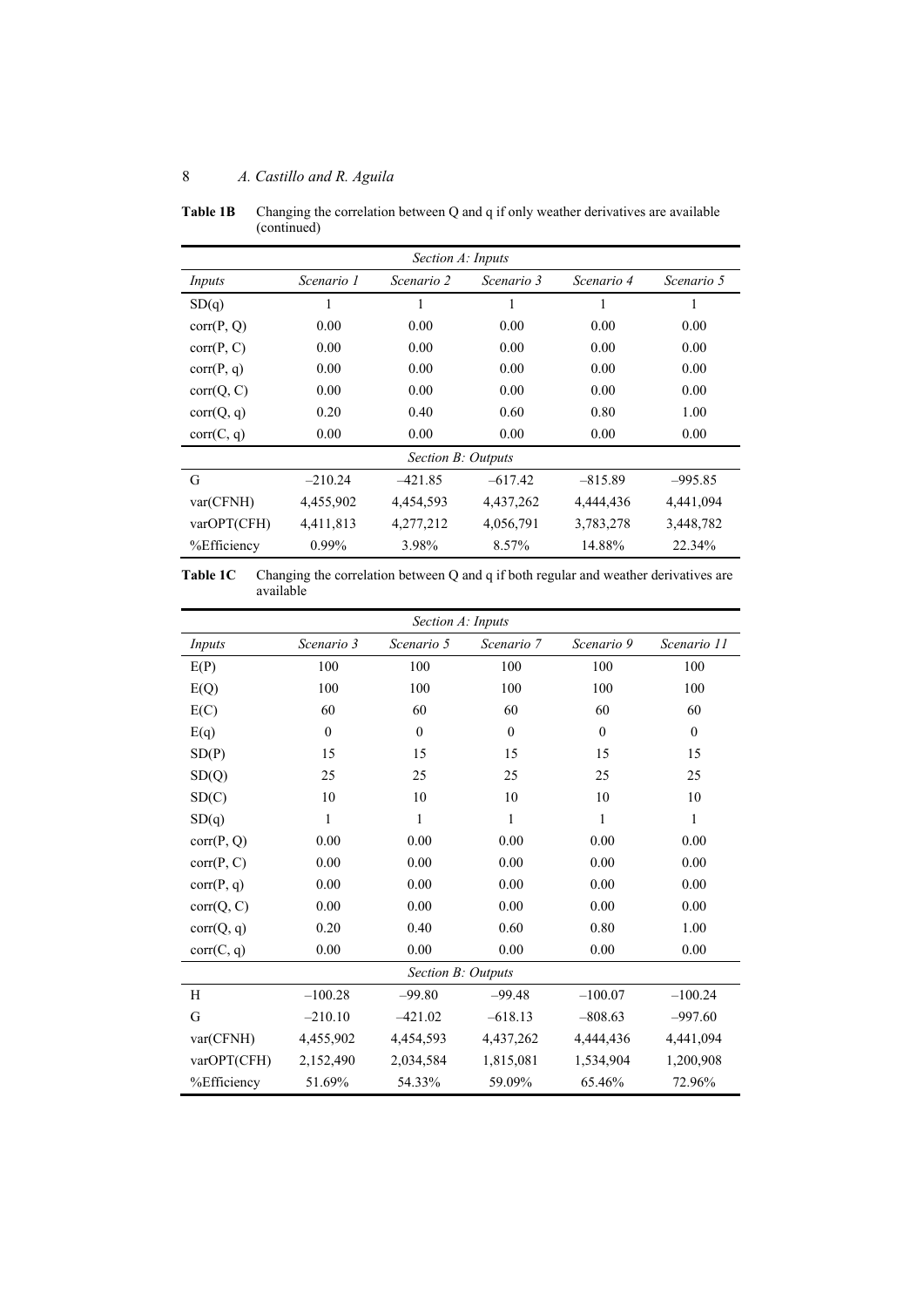Tables 2A to 2C show the result of applying the optimal hedging methodology to different scenarios where the standard deviation of  $\tilde{Q}_T$  increases from 15 to 35. The correlation between  $\tilde{Q}_T$  and  $\tilde{q}_T$  is assumed to be 0.8. All the other stochastic variables (and in particular  $\tilde{P}_T$  and  $\tilde{Q}_T$ ) are assumed to be independent. The assumptions regarding volatility of the variables are described on each table.

| Section A: inputs |            |                    |            |              |              |  |
|-------------------|------------|--------------------|------------|--------------|--------------|--|
| <b>Inputs</b>     | Scenario 1 | Scenario 2         | Scenario 3 | Scenario 4   | Scenario 5   |  |
| E(P)              | 100        | 100                | 100        | 100          | 100          |  |
| E(Q)              | 100        | 100                | 100        | 100          | 100          |  |
| E(C)              | 60         | 60                 | 60         | 60           | 60           |  |
| E(q)              | $\theta$   | $\theta$           | $\theta$   | $\mathbf{0}$ | $\theta$     |  |
| SD(P)             | 15         | 15                 | 15         | 15           | 15           |  |
| SD(Q)             | 15         | 20                 | 25         | 30           | 35           |  |
| SD(C)             | 10         | 10                 | 10         | 10           | 10           |  |
| SD(q)             | 1          | 1                  | 1          | 1            | $\mathbf{1}$ |  |
| corr(P, Q)        | 0.00       | 0.00               | 0.00       | 0.00         | 0.00         |  |
| corr(P, C)        | 0.00       | 0.00               | 0.00       | 0.00         | 0.00         |  |
| corr(P, q)        | 0.00       | 0.00               | 0.00       | 0.00         | 0.00         |  |
| corr(Q, C)        | 0.00       | 0.00               | 0.00       | 0.00         | 0.00         |  |
| corr(Q, q)        | 0.80       | 0.80               | 0.80       | 0.80         | 0.80         |  |
| corr(C, q)        | 0.00       | 0.00               | 0.00       | 0.00         | 0.00         |  |
|                   |            | Section B: outputs |            |              |              |  |
| H                 | $-100.16$  | $-100.22$          | $-100.33$  | $-100.24$    | $-100.76$    |  |
| var(CFNH)         | 3,709,989  | 4,013,998          | 4,444,436  | 5,010,717    | 5,641,123    |  |
| varOPT(CFH)       | 1,437,709  | 1,771,165          | 2,184,329  | 2,735,846    | 3,341,868    |  |
| %Efficiency       | 61.25%     | 55.88%             | 50.85%     | 45.40%       | 40.76%       |  |

**Table 2A** Changing the standard deviation of Q if only regular derivatives a re available

**Table 2B** Changing the standard deviation of Q if only weather derivatives are available

| Section A: inputs |            |              |              |            |            |  |
|-------------------|------------|--------------|--------------|------------|------------|--|
| Inputs            | Scenario 1 | Scenario 2   | Scenario 3   | Scenario 4 | Scenario 5 |  |
| E(P)              | 100        | 100          | 100          | 100        | 100        |  |
| E(Q)              | 100        | 100          | 100          | 100        | 100        |  |
| E(C)              | 60         | 60           | 60           | 60         | 60         |  |
| E(q)              | $\theta$   | $\mathbf{0}$ | $\mathbf{0}$ | $\theta$   | $\theta$   |  |
| SD(P)             | 15         | 15           | 15           | 15         | 15         |  |
| SD(Q)             | 15         | 20           | 25           | 30         | 35         |  |
| SD(C)             | 10         | 10           | 10           | 10         | 10         |  |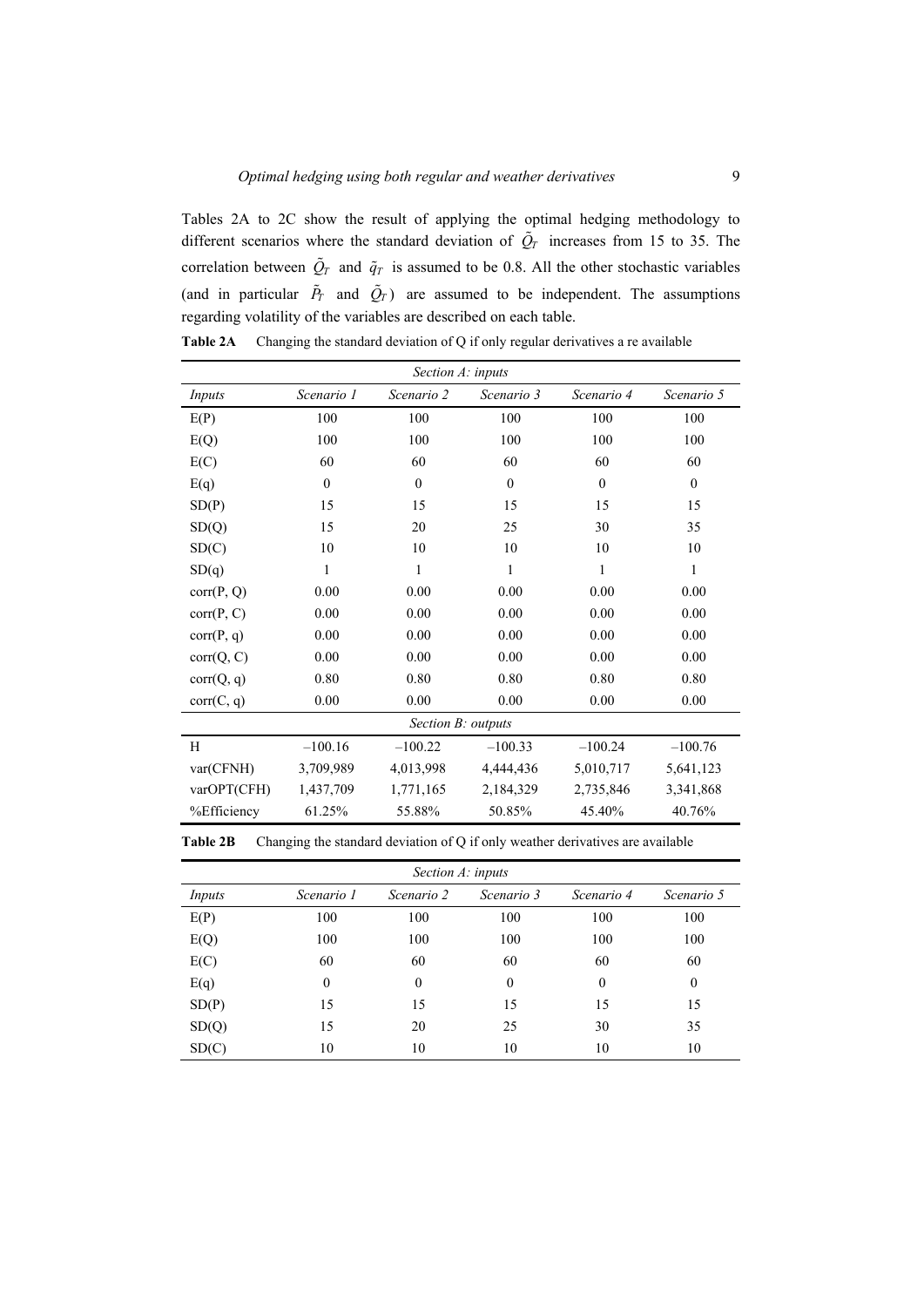| Section A: inputs  |            |            |            |            |             |  |  |
|--------------------|------------|------------|------------|------------|-------------|--|--|
| Inputs             | Scenario 1 | Scenario 2 | Scenario 3 | Scenario 4 | Scenario 5  |  |  |
| SD(q)              | 1          | 1          | 1          | 1          | 1           |  |  |
| corr(P, Q)         | 0.00       | 0.00       | 0.00       | 0.00       | 0.00        |  |  |
| corr(P, C)         | 0.00       | 0.00       | 0.00       | 0.00       | 0.00        |  |  |
| corr(P, q)         | 0.00       | 0.00       | 0.00       | 0.00       | 0.00        |  |  |
| corr(Q, C)         | 0.00       | 0.00       | 0.00       | 0.00       | 0.00        |  |  |
| corr(Q, q)         | 0.80       | 0.80       | 0.80       | 0.80       | 0.80        |  |  |
| corr(C, q)         | 0.00       | 0.00       | 0.00       | 0.00       | 0.00        |  |  |
| Section B: outputs |            |            |            |            |             |  |  |
| G                  | $-485.88$  | $-648.62$  | $-815.89$  | $-981.43$  | $-1.141,07$ |  |  |
| var(CFNH)          | 3,709,989  | 4,013,998  | 4,444,436  | 5,010,717  | 5,641,123   |  |  |
| varOPT(CFH)        | 3,473,468  | 3,594,168  | 3,783,278  | 4,056,494  | 4,334,482   |  |  |
| %Efficiency        | 6.38%      | 10.46%     | 14.88%     | 19.04%     | 23.16%      |  |  |

**Table 2B** Changing the standard deviation of Q if only weather derivatives are available (continued)

**Table 2C** Changing the standard deviation of Q if both regular and weather derivatives a re available

|                    |              | Section A: inputs |            |            |              |  |  |
|--------------------|--------------|-------------------|------------|------------|--------------|--|--|
| <b>Inputs</b>      | Scenario 1   | Scenario 2        | Scenario 3 | Scenario 4 | Scenario 5   |  |  |
| E(P)               | 100          | 100               | 100        | 100        | 100          |  |  |
| E(Q)               | 100          | 100               | 100        | 100        | 100          |  |  |
| E(C)               | 60           | 60                | 60         | 60         | 60           |  |  |
| E(q)               | $\mathbf{0}$ | $\theta$          | $\theta$   | $\theta$   | $\mathbf{0}$ |  |  |
| SD(P)              | 15           | 15                | 15         | 15         | 15           |  |  |
| SD(Q)              | 15           | 20                | 25         | 30         | 35           |  |  |
| SD(C)              | 10           | 10                | 10         | 10         | 10           |  |  |
| SD(q)              | 1            | 1                 | 1          | 1          | $\mathbf{1}$ |  |  |
| corr(P, Q)         | 0.00         | 0.00              | 0.00       | 0.00       | 0.00         |  |  |
| corr(P, C)         | $0.00\,$     | 0.00              | 0.00       | 0.00       | 0.00         |  |  |
| corr(P, q)         | 0.00         | 0.00              | 0.00       | 0.00       | 0.00         |  |  |
| corr(Q, C)         | 0.00         | 0.00              | 0.00       | 0.00       | 0.00         |  |  |
| corr(Q, q)         | $0.80\,$     | $0.80\,$          | $0.80\,$   | $0.80\,$   | $0.80\,$     |  |  |
| corr(C, q)         | 0.00         | 0.00              | 0.00       | 0.00       | 0.00         |  |  |
| Section B: outputs |              |                   |            |            |              |  |  |
| H                  | $-100.22$    | $-100,29$         | $-100.07$  | $-100.12$  | $-100.46$    |  |  |
| G                  | $-488.75$    | $-651,07$         | $-808.63$  | $-978.56$  | $-1,135.23$  |  |  |
| var(CFNH)          | 3,709,989    | 4,013,998         | 4,444,436  | 5,010,717  | 5,641,123    |  |  |
| varOPT(CFH)        | 1,198,388    | 1,348,150         | 1,534,904  | 1,787,193  | 2,048,576    |  |  |
| %Efficiency        | 67.70%       | 66.41%            | 65.46%     | 64.33%     | 63.68%       |  |  |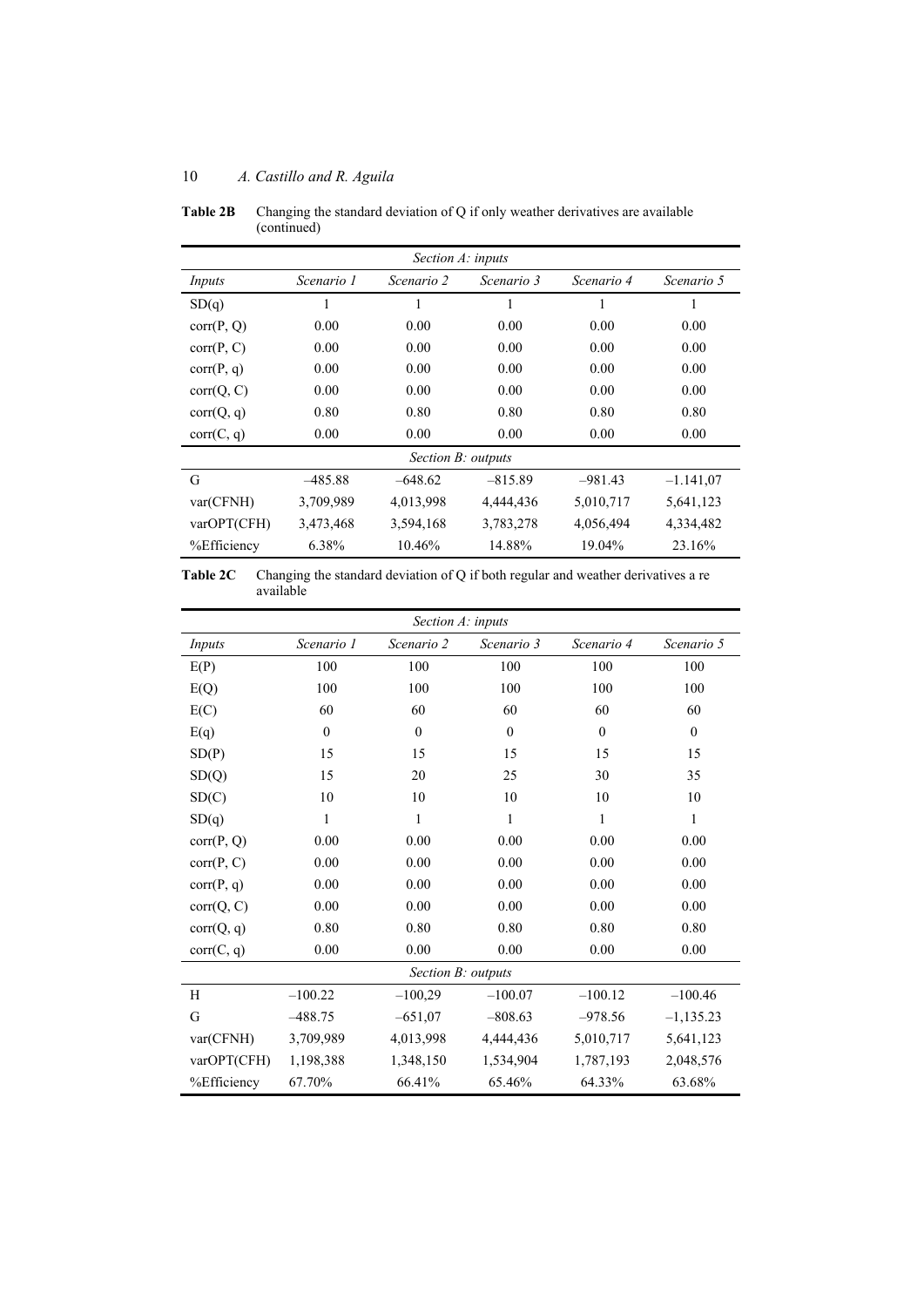Section B of Tables 2A to 2C presents the results of the optimal hedging policies and maximum efficiency to be reached under each scenario. The quality of the hedging decreases as the volatility of  $\tilde{Q}_T$  increases, when only regular derivatives are used. When only weather derivatives are available, the quality of the hedging increases as the standard deviation of  $\tilde{Q}_T$  increases. If both derivatives are available, the quality of the hedging decreases slowly as the standard deviation of  $\tilde{Q}_T$  increases. Regarding the hedging policies we appreciate how the hedging level in the regular derivative does not change across different standard deviations of  $\tilde{Q}_T$ , as could be predicted from our equation (20), and how the level in weather derivatives increases as the standard deviation of  $\tilde{Q}_T$  increases, as could be deduced from our equation (21).

Tables 3A to 3C show the result of applying the optimal hedging methodology to different scenarios where the standard deviation of  $\tilde{P}_T$  increases from 5 to 25. The correlation between  $\tilde{Q}_T$  and  $\tilde{q}_T$  is assumed to be 0.8. All the other stochastic variables (and in particular  $\tilde{P}_T$  and  $\tilde{Q}_T$ ) are assumed to be independent. The assumptions regarding volatility of the variables are described on each table.

| Section A: inputs  |            |            |              |            |            |  |  |
|--------------------|------------|------------|--------------|------------|------------|--|--|
| <b>Inputs</b>      | Scenario 1 | Scenario 2 | Scenario 3   | Scenario 4 | Scenario 5 |  |  |
| E(P)               | 100        | 100        | 100          | 100        | 100        |  |  |
| E(Q)               | 100        | 100        | 100          | 100        | 100        |  |  |
| E(C)               | 60         | 60         | 60           | 60         | 60         |  |  |
| E(q)               | $\theta$   | $\theta$   | $\mathbf{0}$ | $\theta$   | $\theta$   |  |  |
| SD(P)              | 5          | 10         | 15           | 20         | 25         |  |  |
| SD(Q)              | 25         | 25         | 25           | 25         | 25         |  |  |
| SD(C)              | 10         | 10         | 10           | 10         | 10         |  |  |
| SD(q)              | 1          | 1          | 1            | 1          | 1          |  |  |
| corr(P, Q)         | 0.00       | 0.00       | 0.00         | 0.00       | 0.00       |  |  |
| corr(P, C)         | 0.00       | 0.00       | 0.00         | 0.00       | 0.00       |  |  |
| corr(P, q)         | 0.00       | 0.00       | 0.00         | 0.00       | 0.00       |  |  |
| corr(Q, C)         | 0.00       | 0.00       | 0.00         | 0.00       | 0.00       |  |  |
| corr(Q, q)         | 0.80       | 0.80       | 0.80         | 0.80       | 0.80       |  |  |
| corr(C, q)         | 0.00       | 0.00       | 0.00         | 0.00       | 0.00       |  |  |
| Section B: outputs |            |            |              |            |            |  |  |
| H                  | $-101.19$  | $-100.43$  | $-100.33$    | $-100.03$  | $-99.85$   |  |  |
| var(CFNH)          | 2,328,243  | 3,136,339  | 4,444,436    | 6,321,986  | 8,731,012  |  |  |
| varOPT(CFH)        | 2,071,810  | 2,133,109  | 2,184,329    | 2,314,204  | 2,467,469  |  |  |
| %Efficiency        | 11.01%     | 31.99%     | 50.85%       | 63.39%     | 71.74%     |  |  |

**Table 3A** Changing the standard deviation of P if only regular derivatives a re available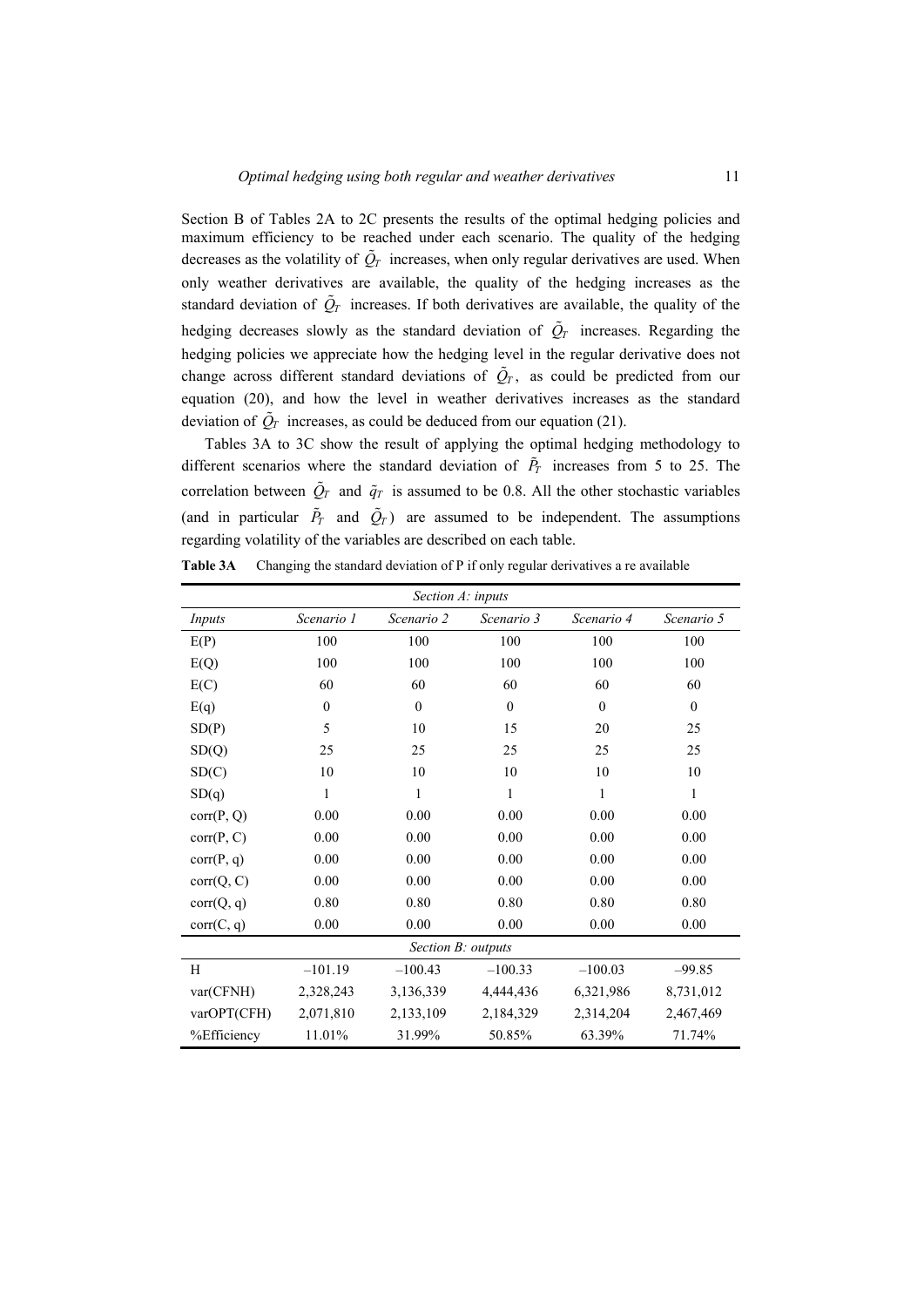|  | 12 A. Castillo and R. Aguila |
|--|------------------------------|
|--|------------------------------|

| Section A: inputs |            |                    |            |            |            |  |
|-------------------|------------|--------------------|------------|------------|------------|--|
| <b>Inputs</b>     | Scenario 1 | Scenario 2         | Scenario 3 | Scenario 4 | Scenario 5 |  |
| E(P)              | 100        | 100                | 100        | 100        | 100        |  |
| E(Q)              | 100        | 100                | 100        | 100        | 100        |  |
| E(C)              | 60         | 60                 | 60         | 60         | 60         |  |
| E(q)              | $\theta$   | $\theta$           | $\theta$   | $\theta$   | $\theta$   |  |
| SD(P)             | 5          | 10                 | 15         | 20         | 25         |  |
| SD(Q)             | 25         | 25                 | 25         | 25         | 25         |  |
| SD(C)             | 10         | 10                 | 10         | 10         | 10         |  |
| SD(q)             | 1          | 1                  | 1          | 1          | 1          |  |
| corr(P, Q)        | 0.00       | 0.00               | 0.00       | 0.00       | 0.00       |  |
| corr(P, C)        | 0.00       | 0.00               | 0.00       | 0.00       | 0.00       |  |
| corr(P, q)        | 0.00       | 0.00               | 0.00       | 0.00       | 0.00       |  |
| corr(Q, C)        | 0.00       | 0.00               | 0.00       | 0.00       | 0.00       |  |
| corr(Q, q)        | 0.80       | 0.80               | 0.80       | 0.80       | 0.80       |  |
| corr(C, q)        | 0.00       | 0.00               | 0.00       | 0.00       | 0.00       |  |
|                   |            | Section B: outputs |            |            |            |  |
| ${\bf G}$         | $-812.90$  | $-818.79$          | $-815.89$  | $-820.15$  | $-832.28$  |  |
| var(CFNH)         | 2,328,243  | 3,136,339          | 4,444,436  | 6,321,986  | 8,731,012  |  |
| varOPT(CFH)       | 1,670,098  | 2,463,186          | 3,783,278  | 5,653,977  | 8,035,699  |  |
| %Efficiency       | 28.27%     | 21.46%             | 14.88%     | 10.57%     | 7.96%      |  |

**Table 3B** Changing the standard deviation of P if only weather derivatives a re available

**Table 3C** Changing the standard deviation of P If both regular and weather derivatives are available

|            | Section A: inputs |            |                  |                  |                  |  |  |
|------------|-------------------|------------|------------------|------------------|------------------|--|--|
| Inputs     | Scenario 1        | Scenario 2 | Scenario 3       | Scenario 4       | Scenario 5       |  |  |
| E(P)       | 100               | 100        | 100              | 100              | 100              |  |  |
| E(Q)       | 100               | 100        | 100              | 100              | 100              |  |  |
| E(C)       | 60                | 60         | 60               | 60               | 60               |  |  |
| E(q)       | $\boldsymbol{0}$  | $\theta$   | $\boldsymbol{0}$ | $\boldsymbol{0}$ | $\boldsymbol{0}$ |  |  |
| SD(P)      | 5                 | 10         | 15               | 20               | 25               |  |  |
| SD(Q)      | 25                | 25         | 25               | 25               | 25               |  |  |
| SD(C)      | 10                | 10         | 10               | 10               | 10               |  |  |
| SD(q)      | 1                 | 1          | 1                | 1                | $\mathbf{1}$     |  |  |
| corr(P, Q) | 0.00              | 0.00       | 0.00             | 0.00             | 0.00             |  |  |
| corr(P, C) | 0.00              | 0.00       | 0.00             | 0.00             | 0.00             |  |  |
| corr(P, q) | 0.00              | 0.00       | 0.00             | 0.00             | 0.00             |  |  |
| corr(Q, C) | 0.00              | 0.00       | 0.00             | 0.00             | 0.00             |  |  |
| corr(Q, q) | 0.80              | 0.80       | 0.80             | 0.80             | 0.80             |  |  |
| corr(C, q) | 0.00              | 0.00       | 0.00             | 0.00             | 0.00             |  |  |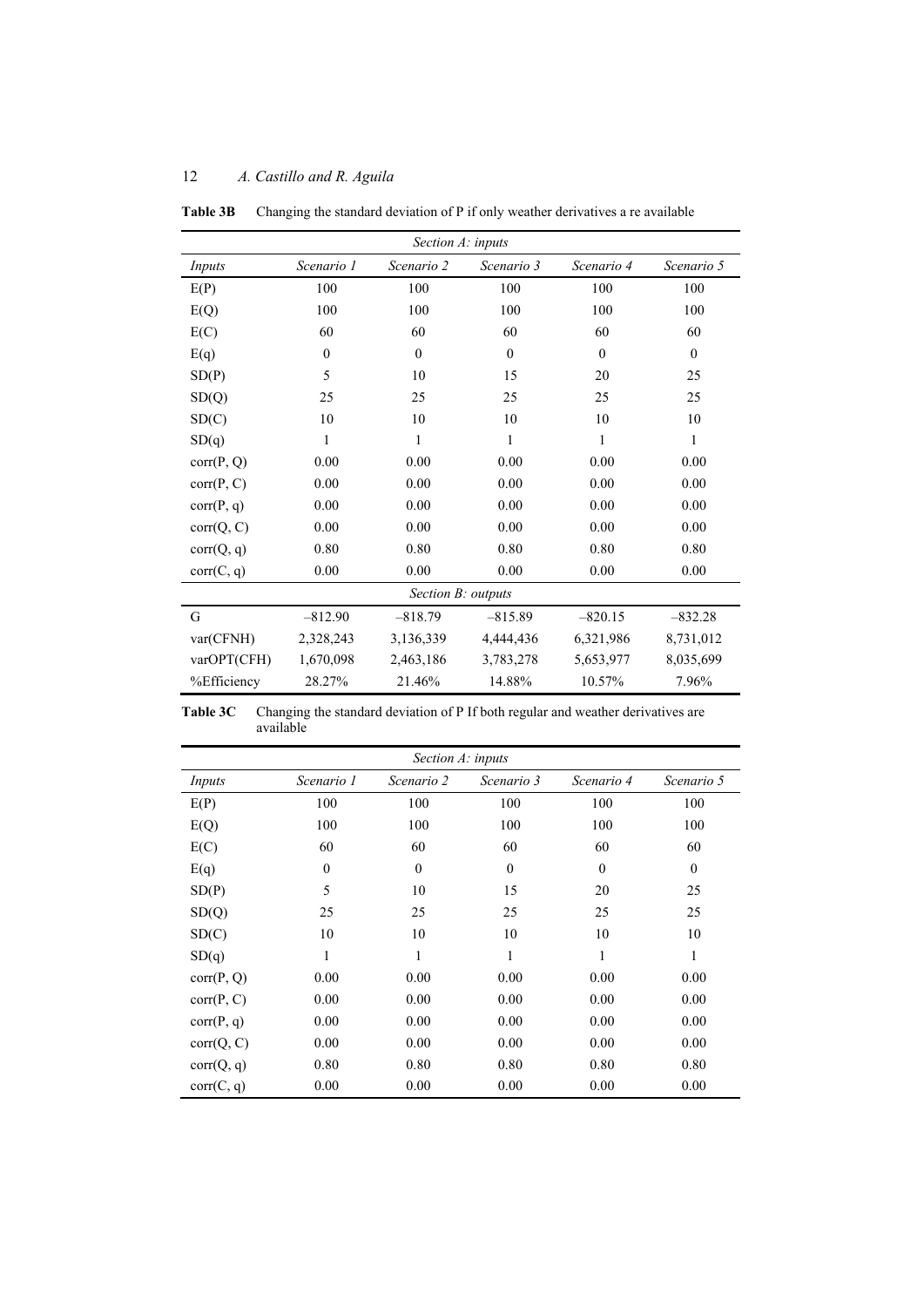| Section B: outputs |           |           |           |           |           |
|--------------------|-----------|-----------|-----------|-----------|-----------|
| H                  | $-100.45$ | $-100.27$ | $-100.07$ | $-99.92$  | $-99.72$  |
| G                  | $-810.61$ | $-816.87$ | $-808.63$ | $-814.93$ | $-822.35$ |
| var(CFNH)          | 2,328,243 | 3,136,339 | 4,444,436 | 6,321,986 | 8,731,012 |
| varOPT(CFH)        | 1,417,377 | 1,463,111 | 1,534,904 | 1,654,686 | 1,788,665 |
| %Efficiency        | 39.12%    | 53.35%    | 65.46%    | 73.83%    | 79.51%    |

**Table 3C** Changing the standard deviation of P If both regular and weather derivatives are available (continued)

Section B of Tables 3A to 3C presents the results of the optimal hedging policies and maximum efficiency to be reached under each scenario. The quality of the hedging increases as the volatility of  $\tilde{P}_T$  increases, when only regular derivatives are used. When only weather derivatives are available, the quality of the hedging decreases as the standard deviation of  $\tilde{P}_T$  increases. If both derivatives are used, the quality of the hedging increases as the standard deviation of  $\tilde{P}_T$  increases. Regarding the hedging policies we appreciate how the level of the optimal hedging policies in both the regular derivativeand also the weather derivative do not change as the standard deviation of  $\tilde{P}_I$ increases, reflecting the fact that the volatility of that variable is not relevant, as can be appreciated in equations (20) and (21).

### *3.2 Recognising that P and Q can be correlated*

In this section, we compare the results of the previous section, allowing now for the existence of correlation (negative or positive) between price and quantity. It is very uncommon to find examples in real life of prices and quantities that do not correlate. As we show in this section, recognising the true correlation between these two variables has an impact not only in the quality of the optimal hedging that can be reached, but also in the level of those hedging policies, in particular in the level of the hedging policies that should be applied when using regular derivatives.



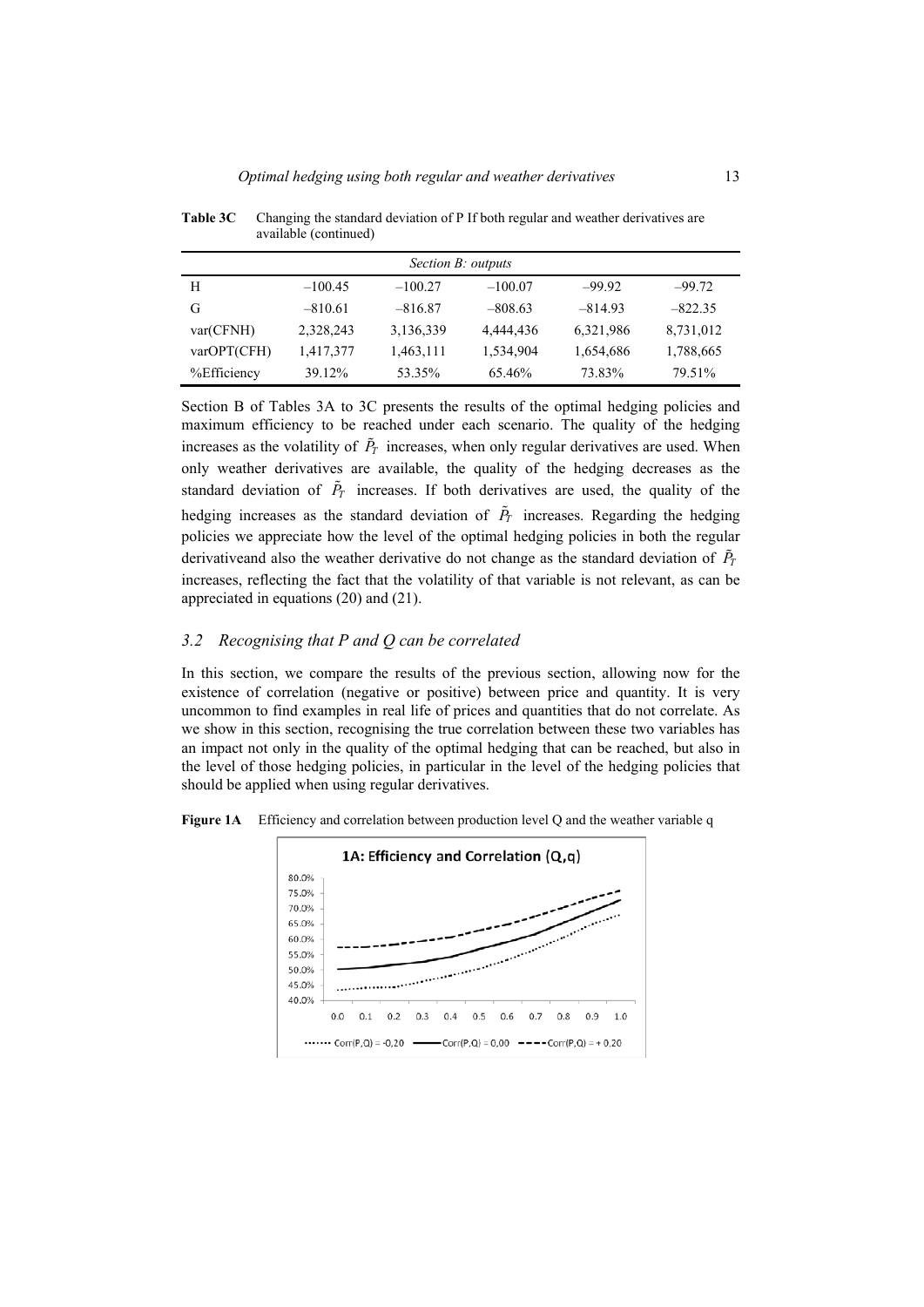

Figure 1B Efficiency level and standard deviation of production Q

**Figure 1C** Efficiency level and standard deviation of product price P



Figure 1A shows how the quality of the hedging changes as we change the correlation between  $\tilde{Q}_T$  and  $\tilde{q}_T$  if correlation between  $\tilde{P}_T$  and  $\tilde{Q}_T$  is -0.2 or 0.0 or +0.2. We conclude that a positive correlation between  $\tilde{P}_T$  and  $\tilde{Q}_T$  increases the quality of the correlation for all the possible values of the correlation of  $\tilde{Q}_T$  and  $\tilde{q}_T$ . We also conclude that a negative correlation between  $\tilde{P}_T$  and  $\tilde{Q}_T$  has the opposite effect. Figure 1B shows how the quality of the hedging changes as we change the standard deviation of  $\tilde{Q}_T$ , if correlation between  $\tilde{P}_T$  and  $\tilde{Q}_T$  is -0.2 or 0.0 or +0.2. We conclude that a positive correlation between  $\tilde{P}_T$  and  $\tilde{Q}_T$  increases the quality of the correlation for all the possible values of the standard deviation of  $\tilde{Q}_T$ . We also conclude that a negative correlation between  $\tilde{P}_T$  and  $\tilde{Q}_T$  has the opposite effect. Figure 1C shows how the quality of the hedging changes as we change the standard deviation of  $\tilde{P}_T$ , if correlation between  $\tilde{P}_T$  and  $\tilde{Q}_T$  is -0.2 or 0.0 or +0.2. We conclude that a positive correlation between  $\tilde{P}_T$ and  $\tilde{Q}_T$  increases the quality of the correlation for all the possible values of the standard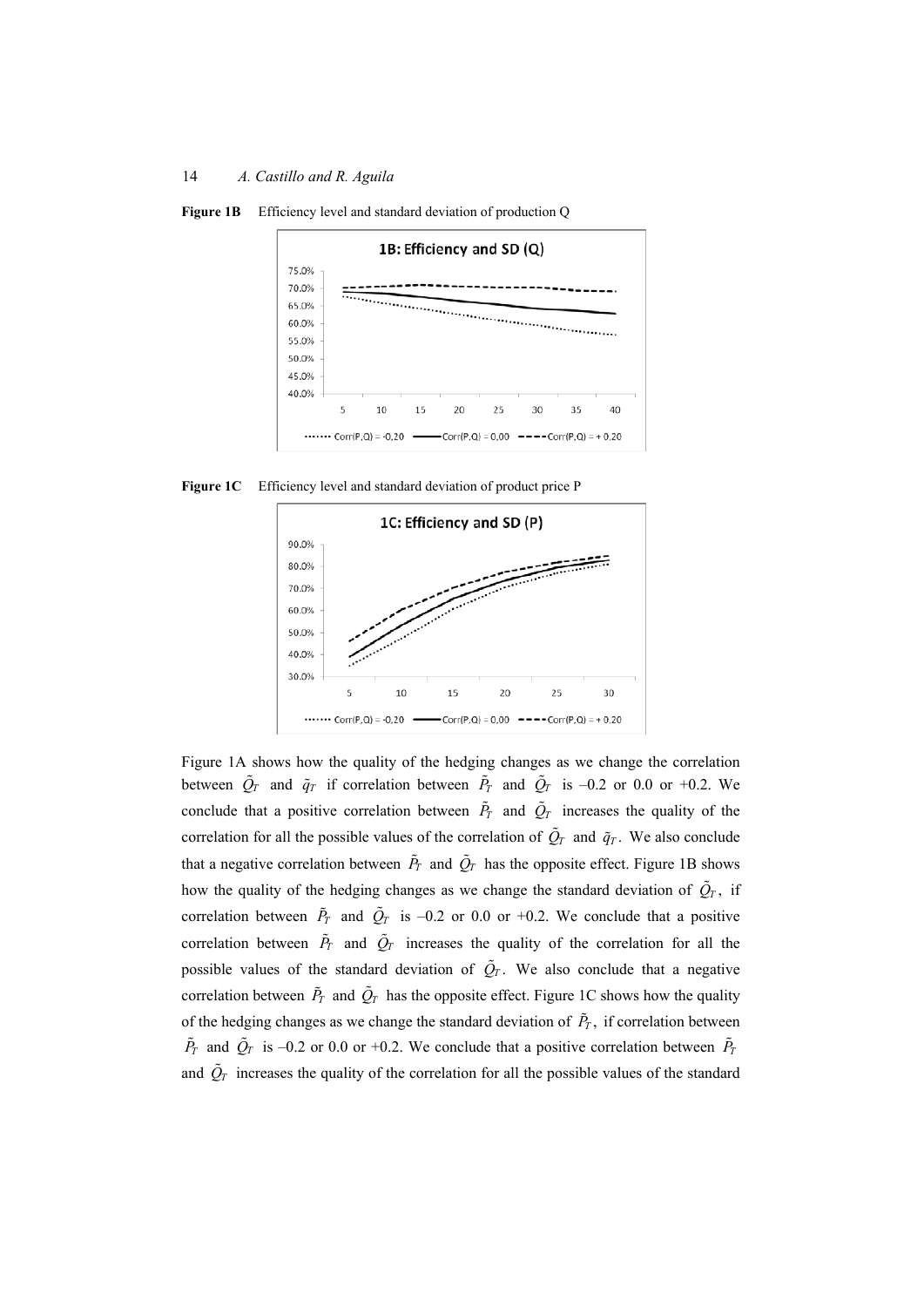deviation of  $\tilde{P}_T$ . We also conclude that a negative correlation between  $\tilde{P}_T$  and  $\tilde{Q}_T$  has the opposite effect.

**Figure 2A** Optimal hedging ratio H and the correlation between production level Q and the weather variable q



**Figure 2B** Optimal hedging ratio H and the standard deviation of production level Q



**Figure 2C** Optimal hedging ratio H and the standard deviation of product price P

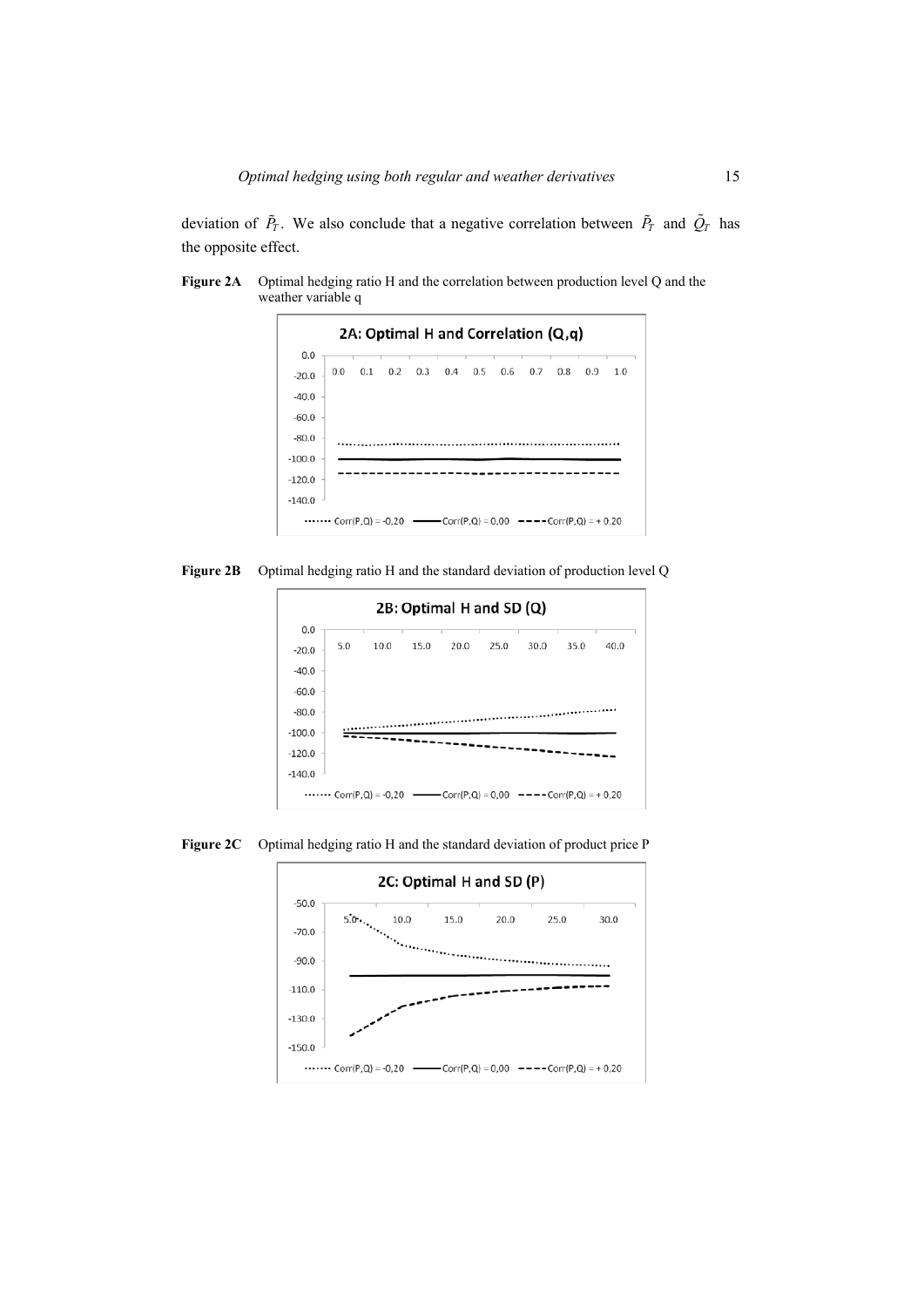Figure 2A shows how the optimal hedging in the regular derivative H changes as we change the correlation between  $\tilde{Q}_T$  and  $\tilde{q}_T$ , if correlation between  $\tilde{P}_T$  and  $\tilde{Q}_T$  is -0.2 or 0.0 or +0.2. We conclude that a positive correlation between  $\tilde{P}_T$  and  $\tilde{Q}_T$  reduces the number of short positions to be taken for all the possible values of the correlation of  $\tilde{Q}_I$ and  $\tilde{q}_T$ . We also conclude that a negative correlation between  $\tilde{P}_T$  and  $\tilde{Q}_T$  has the opposite effect. In all the cases, H does not change when we change correlation between  $\tilde{Q}_T$  and  $\tilde{q}_T$ . Figure 2B shows how the optimal hedging in the regular derivative H changes as we change the standard deviation of  $\tilde{Q}_T$ , if correlation between  $\tilde{P}_T$  and  $\tilde{Q}_T$  is  $-0.2$  or 0.0 or +0.2. We conclude that a positive correlation between  $\tilde{P}_T$  and  $\tilde{Q}_T$  reduces the number of short positions to be taken for all the possible values of the standard deviation of  $\tilde{Q}_T$ , but we also conclude that H decreases as the standard deviation of  $\tilde{Q}_T$ increases. If the correlation between  $\tilde{P}_T$  and  $\tilde{Q}_T$  is negative, we observe an increase in the number of short positions to be taken, for all the possible values of the standard deviation of  $\tilde{Q}_T$ , but we also conclude that H increases as the standard deviation of  $\tilde{Q}_T$ increases. Figure 2C shows how the optimal hedging in the regular derivative H changes as we change the standard deviation of  $\tilde{P}_T$ , if correlation between  $\tilde{P}_T$  and  $\tilde{Q}_T$  is -0.2 or 0.0 or +0.2. We conclude that a positive correlation between  $\tilde{P}_T$  and  $\tilde{Q}_T$  increases the number of short positions to be taken for all the possible values of the standard deviation of  $\tilde{P}_T$ , but we also conclude that H decreases as the standard deviation of  $\tilde{P}_T$  increases. If the correlation between  $\tilde{P}_T$  and  $\tilde{Q}_T$  is negative, we observe a decrease in the number of short positions to be taken, for all the possible values of the standard deviation of  $\tilde{P}_T$ , but we also conclude that H increases as the standard deviation of  $\tilde{P}_T$  increases.

**Figure 3A** Optimal hedging ratio G and the correlation between production level Q and the weather variable q

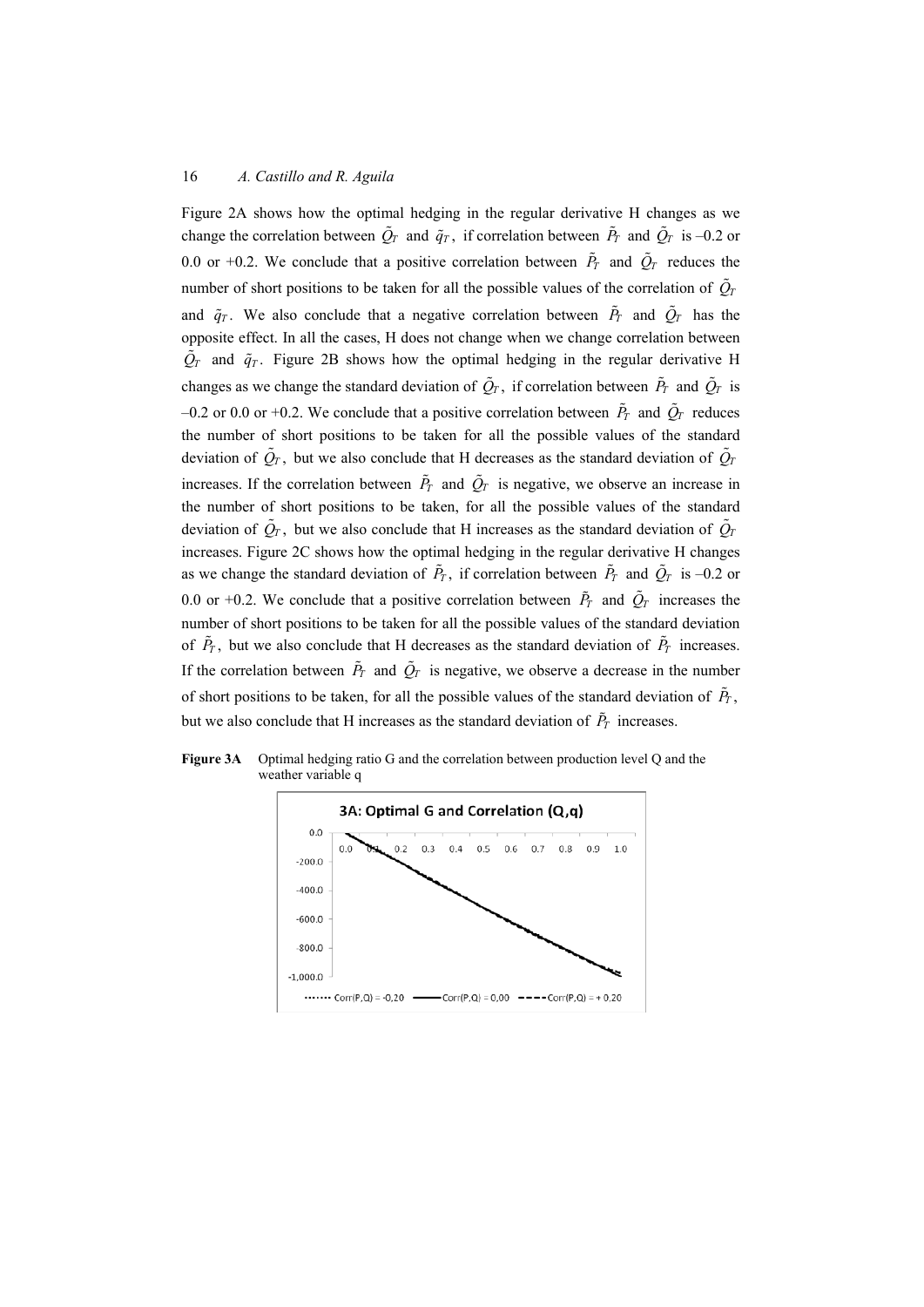

**Figure 3B** Optimal hedging ratio G and the standard deviation of production level Q

**Figure 3C** Optimal hedging ratio G and the standard deviation of product price P



Figure 3A shows how the optimal hedging in the weather derivative G changes as we change the correlation between  $\tilde{Q}_T$  and  $\tilde{q}_T$ , if correlation between  $\tilde{P}_T$  and  $\tilde{Q}_T$  is -0.2 or 0.0 or +0.2. The figure suggests that the degree of correlation between  $\tilde{P}_T$  and  $\tilde{Q}_T$  has no significant impact on G. The number of positions in weather derivatives increases with the degree of correlation between  $\tilde{Q}_T$  and  $\tilde{q}_T$ . Figure 3B shows how the optimal hedging in the weather derivative G changes as we change the standard deviation of  $\tilde{Q}_T$ , if correlation between  $\tilde{P}_T$  and  $\tilde{Q}_T$  is -0.2 or 0.0 or +0.2. The figure suggests that the degree of correlation between  $\tilde{P}_T$  and  $\tilde{Q}_T$  has no significant impact on G. The number of positions in weather derivatives increases with the standard deviation of  $\tilde{Q}_T$ . Figure 3C shows how the optimal hedging in the weather derivative G changes as we change the standard deviation of  $\tilde{P}_T$ , if correlation between  $\tilde{P}_T$  and  $\tilde{Q}_T$  is -0.2 or 0.0 or +0.2. The figure suggests that the degree of correlation between  $\tilde{P}_T$  and  $\tilde{Q}_T$  has no significant impact on G. The number of positions in weather derivatives in all cases shows no relationship with the standard deviation of  $\tilde{P}_T$ .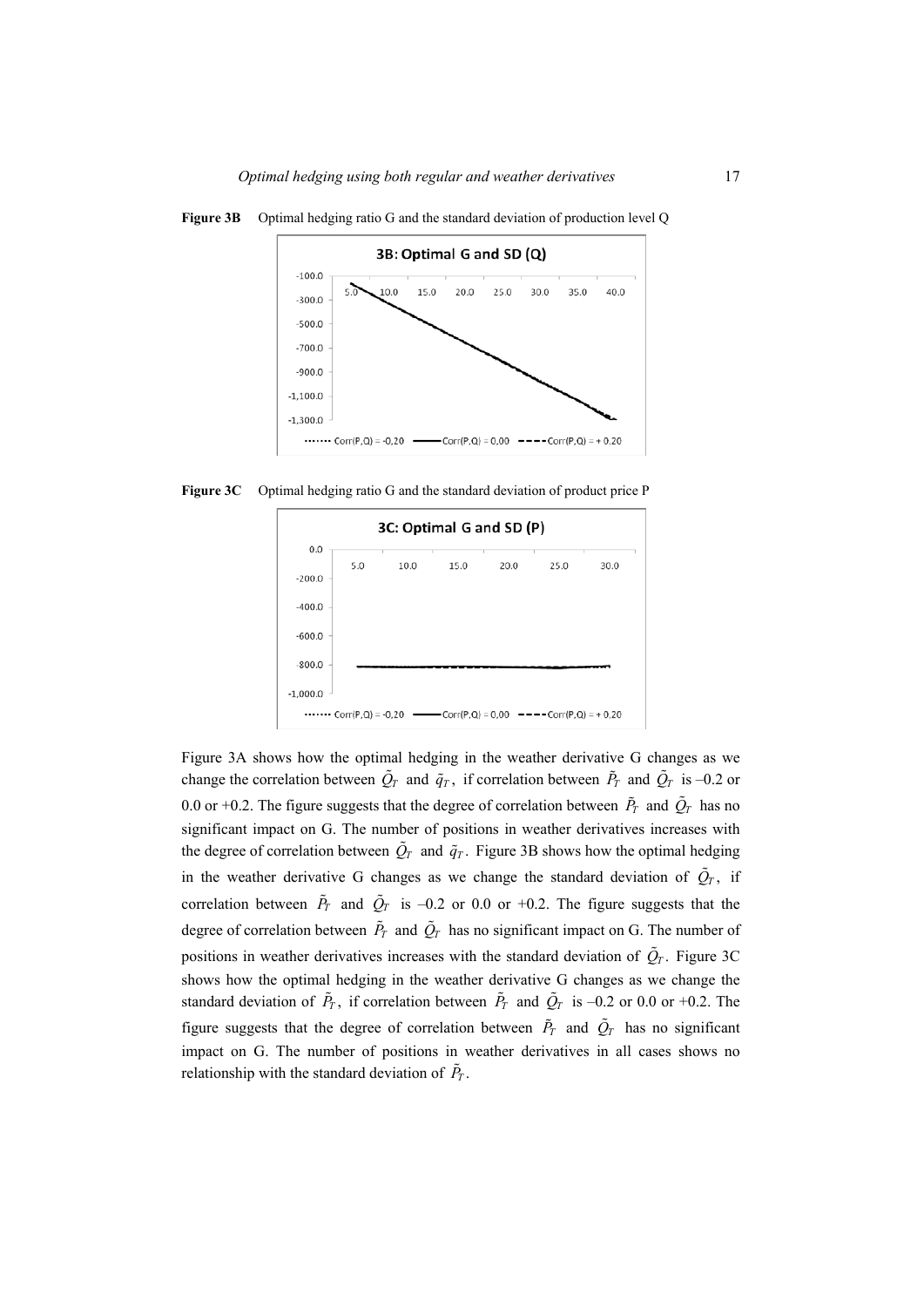### **4 Summary and conclusions**

This study analyses how to achieve the optimal hedging of a cash flow to be received at a future date T, when facing price risk if we are also in the presence of cost and quantity uncertainty. We explore and compare the case where the only instrument available to hedge is a regular forward contract (to hedge the price uncertainty), the case where we only have access to a linear-type weather derivative to hedge quantity, and the case where we have access to both types of derivatives. Obviously the use of weather derivatives to improve the hedging of the cash flow of a company would only make sense in a company where its cash flow is correlated to a weather variable that is considered by a particular weather derivative.

A closed form solution for both the optimal hedging strategies and the quality of the hedging under each scenario are identified. We also show how to obtain the optimal hedging strategies through linear regressions, and how the quality of the optimal hedging strategy is measured by the determination coefficient  $(R^2)$  of the same regression. The closed form solutions found allow us to explore how the different parameters considered here, such as the volatilities of all the stochastic variables considered or the degree of correlation among them would impact both the optimal hedging policies and the quality of the optimal hedging solution.

Section 3 shows an example where the optimal hedging strategies and the quality of the hedging are computed for different scenarios. Then it is explored how the results critically depend on some key factors such as the volatility of some stochastic variables such as  $\tilde{P}_T$  and  $\tilde{Q}_T$  and on some key correlations such as the ones between  $\tilde{Q}_T$  and  $\tilde{q}_T$ or between  $\tilde{P}_T$  and  $\tilde{Q}_T$ . The example allows to verify for example how the optimal hedging solutions can deviate from the simple hedging strategies derived when no correlation between  $\tilde{P}_T$  and  $\tilde{Q}_T$  is considered.

### **References**

- Basak, S. and Chabakauri, G. (2012) 'Dynamic hedging in incomplete markets: a simple solution', *Review of Financial Studies*, pp.1–52 [online] http://ssrn.com/abstract=1297182 (accessed 13 April 2012).
- Bessembinder, H. (1991) 'Forward contracts and firm value', *Journal of Financial and Quantitative Analysis*, Vol. 17, No. 4, pp.519–572.
- Brennan, M.J. and Crew, N. (1997) 'Hedging long maturity commodity commitments with short dated futures contracts', *Mathematics of Derivative Securities*, pp.165–190, Cambridge University Press, New York.
- Broll, U., Wahl, J.E. and Zilcha, I. (1999) 'Hedging exchange rate risk: the multiperiod case', *Research in Economics*, Vol. 53, No. 4, pp.365–380.
- Castillo, A. and Aguila, R. (2008) 'Cobertura Optima de Riesgos de Mercado en Presencia de Riesgos de Cantidad y de Costos de Producción', *El Trimestre Económico*, Vol. 75, No. 299, pp.755–778.
- Castillo, A. and Lefort, F. (2003) 'Protección Contra la Exposición del Tipo de Cambio a Largo Plazo con Contratos de Futuros a Corto Plazo: El Caso de los Contratos Forward en UF chilenas/dólares', *El Trimestre Económico*, Vol. 70, No. 279, pp.423–456.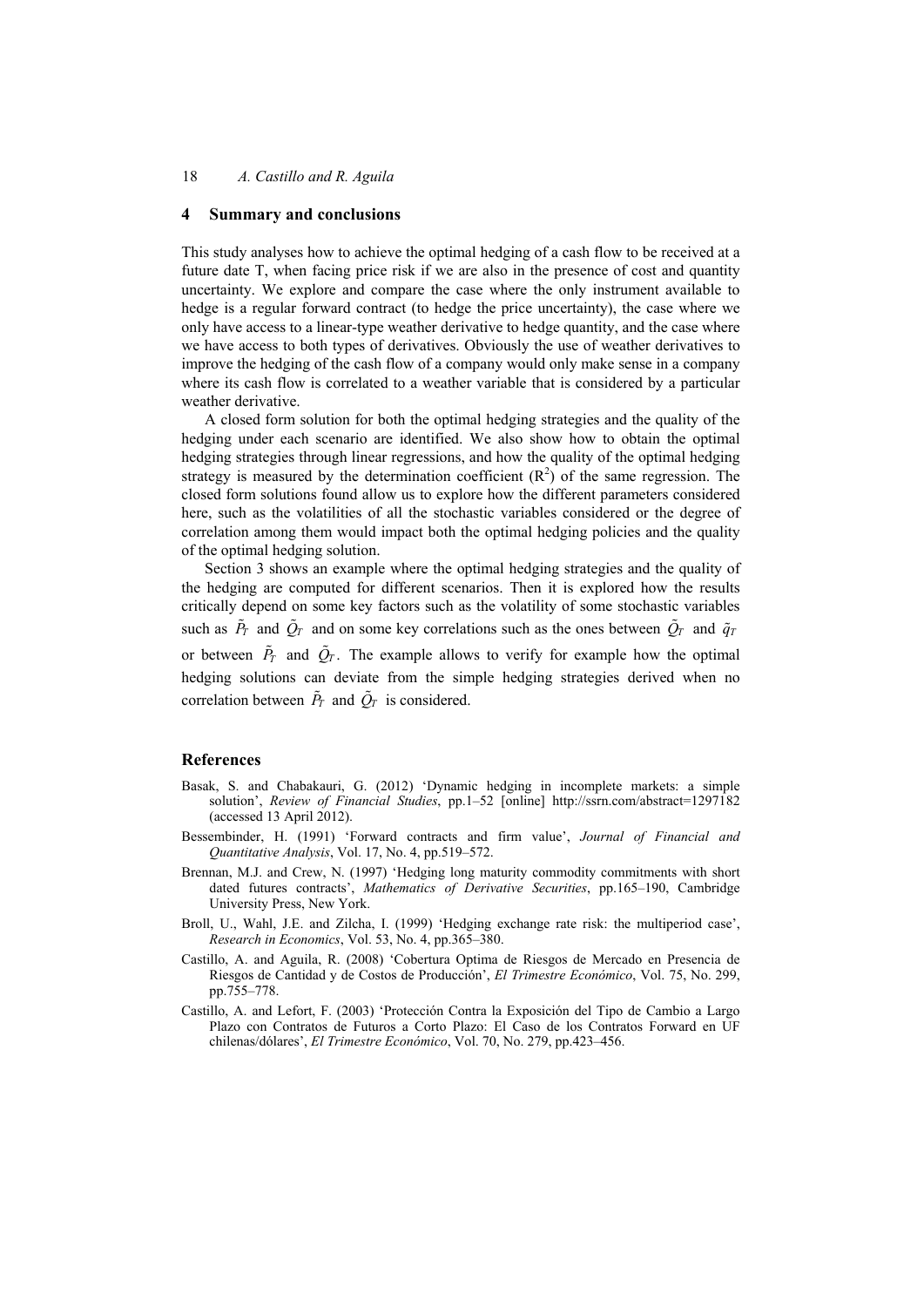- Castillo, A., Aguila, R. and Niño, J. (2012) 'Long term exchange rate risk and hedging with quantity uncertainty in a market that only provides short term futures contracts', *Academia*, Vol. 50, No. 50, pp.66–78.
- Duffie, D. (1989) *Futures Markets*, Prentice Hall, New York .
- Frestad, D. (2009) 'Why most firms choose linear hedging strategies', *Journal of Financial Research*, Vol. 32, No. 2, pp.157–167.
- Froot, K.A., Scharfstein, D.S. and Stein, J.C. (1993) 'Risk management: coordinating corporate investment and risk management policies', *Journal of Finance*, Vol. 48, No. 5, pp.1629–1658.
- Golden, L., Wang, M. and Yang, C. (2007) 'Handling weather related risks through the financial markets: considerations of credit risk, basis risk, and hedging', *The Journal of Risk and Insurance*, Vol. 74, No. 2, pp.319–346.
- Hull, J.C. (2008) *Options, Futures and Other Derivatives*, 7th ed., Prentice Hall, Upper Saddle River, New Jersey.
- Kamgaing, M.C. (1989) 'Optimal hedging under price, quantity and exchange rate uncertainty', *African Development Review*, Vol. 1, No. 2, pp.108–124.
- Kerkvliet, J. and Moffett, M.H. (1991) 'The hedging of an uncertain future foreign currency cash flow', *Journal of Financial and Quantitative Analysis*, Vol. 26, No. 4, pp.565–578.
- Korn, O. (2010) 'How firms should hedge: an extension', *The Journal of Futures Markets*, Vol. 30, No. 9, pp.834–845.
- Manfredo, M.R. and Richards, T.J. (2009) 'Hedging with weather derivatives: a role for options in reducing basis risk', *Applied Financial Economics*, Vol. 19, No. 2, pp.87–97.
- Mello, A. and Parsons, J. (1995) 'Maturity structure of a hedge matters: lessons from the Metallgesellschaft Debacle', *Journal of Applied Corporate Finance*, Vol. 8, No. 1, pp.106–120.
- Moschini, G. and Lapan, H. (1995) 'The hedging role of options and futures under joint price, basis and production risks', *International Economic Review*, Vol. 36, No. 4, pp.1025–1049.
- Näsäkkälä, E. and Keppo, J. (2005) 'Electricity load pattern hedging with static forward strategies', *Managerial Finance*, Vol. 31, No. 6, pp.116–137.
- Neuberger, A. (1999) 'Hedging long term exposures with multiple short-term futures contracts', *The Review of Financial Studies*, Fall, Vol. 12, No. 3, pp.429–459.
- Newbery, D. and Stiglitz, J. (1981) *The Theory of Commodity Price Stabilization: A Study in the Economics of Risk*, Oxford Press, Claredon.
- Oum, Y. and Orem, S.S. (2010) 'Optimal static hedging of volumetric risk in a competitive wholesale electricity market', *Decision Analysis*, Vol. 7, No. 1, pp.107–122.
- Richards, T.J., Manfredo, M.R. and Sanders, D.R. (2004) 'Pricing weather derivatives', *American Journal of Agricultural Economy*, Vol. 86, No. 4, pp.1005–1017.
- Rolfo, J. (1980) 'Optimal hedging under price and quantity uncertainty: the case of a cocoa producer', *Journal of Political Economy*, Vol. 88, No. 1, pp.100–116.
- Schwartz, E.S. (1997) 'Presidential address: the stochastic behavior of commodity prices: implications for valuation and hedging', *Journal of Finance*, Vol. 52, No. 3, pp.923–973.
- Smith, C.W. and Stulz, R.M. (1985) 'The determinants of firm's hedging policies', *Journal of Financial and Quantitative Analysis*, Vol. 20, No. 4, pp.391–405.
- Stulz, R.M. (2003) *Risk Management and Derivatives*, 1st ed., South Western College Publishing, Cincinnati OH, USA.
- Torriani, D.S., Calanca, P., Beniston, M. and Fuhrer, J. (2008) 'Hedging with weather derivatives to cope with climate variability and change in grain maize production', *Agricultural Finance Review*, Vol. 68, No. 1, pp.67–81.
- Wong, K.P. (2003) 'Currency hedging with options and futures', *European Economic Review*, Vol. 47, No. 5, pp.833–839.